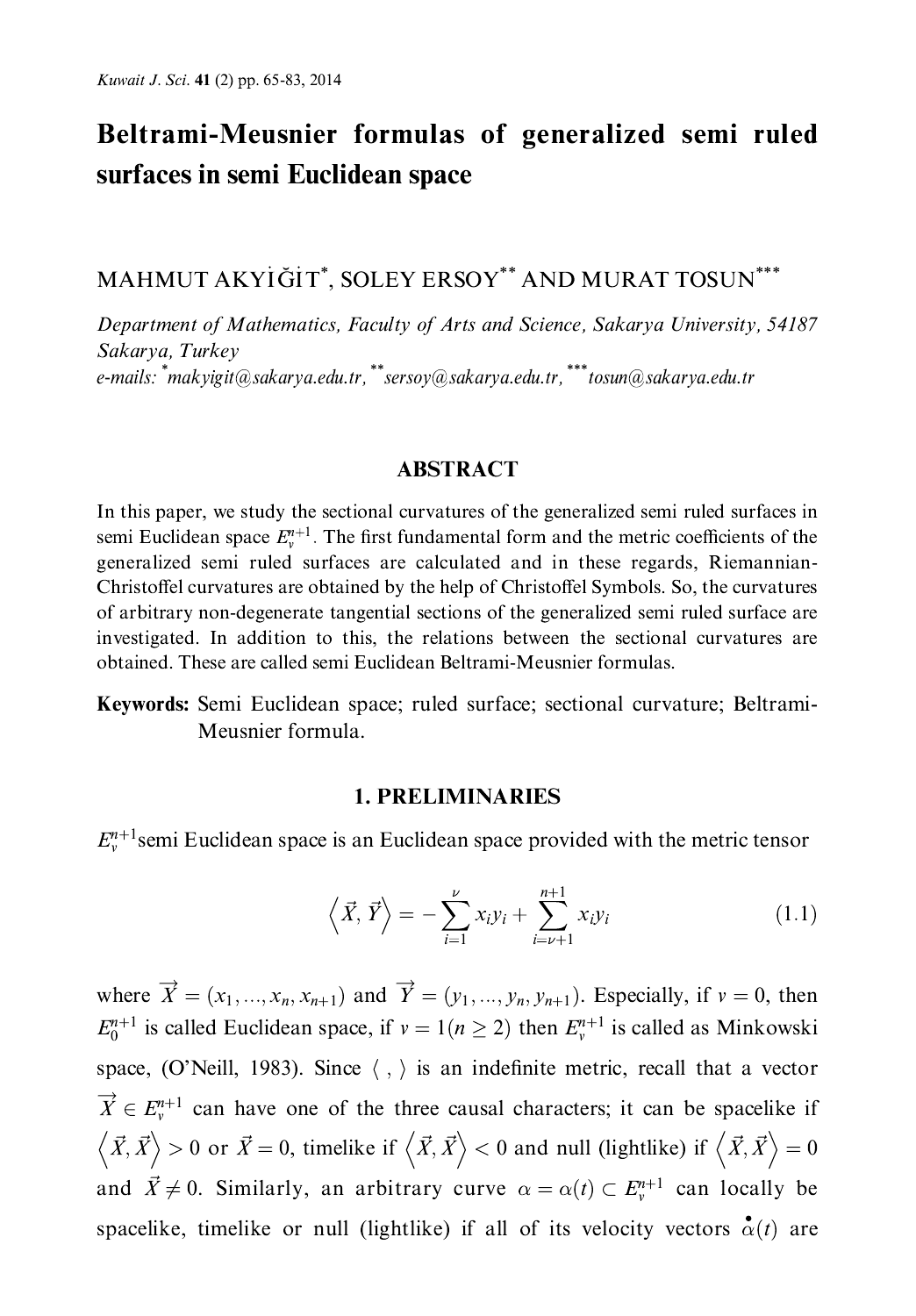respectively spacelike, timelike or null (lightlike), (O'Neill, 1983). The norm of  $\overrightarrow{X} \in E_{\nu}^{n+1}$  is given as  $\left\| \overrightarrow{X} \right\| = \sqrt{\left| \left\langle \overrightarrow{X}, \overrightarrow{X} \right\rangle \right|}$ . Let the set of all timelike vectors in  $E_{n+1}^{n+1}$  be  $\Gamma$ , we call

$$
C(\overrightarrow{X}) = \left\{ \overrightarrow{Y} \in \Gamma \middle| \left\langle \overrightarrow{Y}, \overrightarrow{X} \right\rangle < 0 \right\}
$$
 (1.2)

for  $\overrightarrow{X} \in \Gamma$ , as time-cone of semi-Euclidean space  $E_{\nu}^{n+1}$  including vector  $\overrightarrow{X}$ , (O'Neill, 1983).

If the timelike vectors  $\vec{X}$  and  $\vec{Y}$  are in the same time-cone in  $E_v^{n+1}$ , then there is a unique non-negative real number such that

$$
\langle \vec{X}, \vec{Y} \rangle = -\|\vec{X}\| \|\vec{Y}\| \cosh \theta \tag{1.3}
$$

where the number  $\theta$  is called an angle between the timelike vectors, (O'Neill, 1983).

If  $\overrightarrow{X}$  and  $\overrightarrow{Y}$  are spacelike vectors in  $E_{v}^{n+1}$  that span a timelike subspace, there is unique positive real number such that

$$
\left\langle \overrightarrow{X}, \overrightarrow{Y} \right\rangle = \left\| \overrightarrow{X} \right\| \left\| \overrightarrow{Y} \right\| \cosh \theta \tag{1.4}
$$

where the semi Euclidean angle between  $\overrightarrow{X}$  and  $\overrightarrow{Y}$  is defined with  $\theta$ , (Ratcliffe, 1994).

Suppose that  $\overrightarrow{X}$  is spacelike vector and  $\overrightarrow{Y}$  is timelike vector in  $E_v^{n+1}$ , Then, there is unique non-positive real number of such that

$$
\left| \left\langle \overrightarrow{X}, \overrightarrow{Y} \right\rangle \right| = \left\| \overrightarrow{X} \right\| \left\| \overrightarrow{Y} \right\| \sinh \theta \tag{1.5}
$$

where  $\theta$  is a semi Euclidean angle between the X and Y, (Ratcliffe, 1994).

A two-dimensional subspace  $\Pi$  of the tangent space  $T_p(M)$  is called a tangent plane to M at p. For tangent vectors v, w define  $Q(\vec{v}, \vec{w}) = \langle \vec{v}, \vec{v} \rangle \langle \vec{w}, \vec{w} \rangle - \langle \vec{v}, \vec{w} \rangle^2$ . Tangent plane  $\Pi$  is non-degenerate if and only if  $Q(\vec{v}, \vec{w}) \neq 0$  for one basis  $\vec{v}, \vec{w}$  of  $\Pi$ . The absolute value  $|Q(\vec{v}, \vec{w})|$  is the square of the area of the parallelogram with sides  $\vec{v}$  and  $\vec{w}$ .  $O(\vec{v}, \vec{w})$  is positive if g|  $\Pi$  is definite, negative if it is indefinite (use an orthonormal basis), (O'Neill, 1983).

**Lemma 1.1.** Let  $\Pi$  be a non-degenerate tangent plane to M to p. The number

$$
K(\vec{v}, \vec{w}) = \frac{\langle R_{\vec{v}\vec{w}} \vec{v}, \vec{w} \rangle}{Q(\vec{v}, \vec{w})}
$$
(1.6)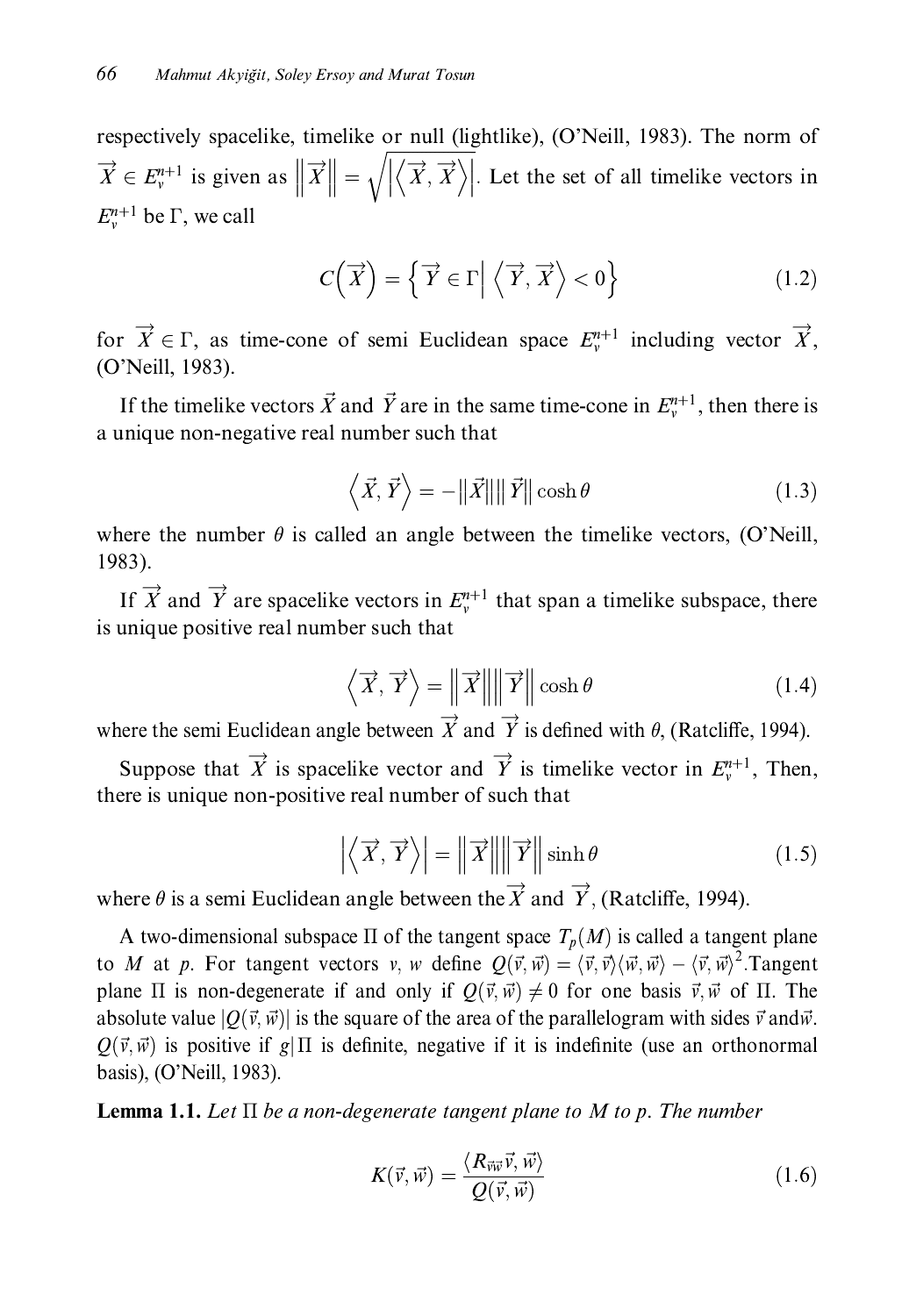is independent of the choice of basis  $\vec{v}, \vec{w}$  for  $\Pi$ , and is called the sectional curvature  $K(\Pi)$  of  $\Pi$ . Here R is a  $(1,3)$ -tensor field on M called Riemannian curvature tensor of M,  $(O'Neill, 1983)$ .

## 2. GENERALIZED SEMI RULED SURFACES IN  $E_v^{n+1}$

After recalling some usual definitions and notations from algebra of the semi Euclidean space, we investigate some relations for the sectional curvatures of generalized semi ruled surfaces introduced by Ekici  $\&$  Görgülü (2000). Generalized ruled surface theory in  $n-$  dimensional Euclidean space  $E^n$  were studied widely in the last century in (Thas, 1978; Frank  $&$  Giering, 1976, 1978). Frank & Giering (1979) obtained the Beltrami Euler and Beltrami Meusnier formulas by applying the well known theorems concerning the curvatures in the classical surface theory to the tangential sections. The sectional curvatures of generalized timelike ruled surfaces in  $n-$  dimensional Minkowski space were investigated by (Ersoy  $&$  Tosun, 2009, 2010) and Lorentzian Beltrami-Meusnier formula was obtained in (Ersoy & Tosun, 2013) which were inspired by (Tosun & Kuruoğlu, 1998). In these regards, to introduce generalized expressions for the sectional curvatures of generalized semi ruled surfaces, let us investigate the first fundamental form, the metric coefficients of these surfaces and the components of Riemann Christoffel curvature by using Christoffel symbols.

Let  $\{e_1(t), e_2(t), \ldots, e_k(t)\}\$ ,  $k < n$ , be an orthonormal vector field which is defined at the each point  $\alpha(t)$  of a non-null curve in  $(n + 1)$ -dimensional semi Euclidean space  $E_v^{n+1}$ . This system is denoted by  $E_{k,\mu}(t)$  and is given by

$$
E_{k,\mu}(t) = Sp\{e_1(t), e_2(t), ..., e_k(t)\} \qquad , \quad 0 \le \mu \le \nu,
$$

where

$$
\langle e_i(t), e_j(t) \rangle = \varepsilon_i \delta_{ij} \quad , \qquad \varepsilon_i = \begin{cases} 1 \leq i \leq k - \mu \\ -1, \quad k - \mu + 1 \leq i \leq k \end{cases}
$$

For  $\mu \ge 1$ , it is clear that the subspace  $E_{k,\mu}(t)$  has number of  $\mu$  timelike vectors.  $E_{k,0}(t) = E_k(t)$  is an Euclidean subspace if there is no timelike vector in  $E_{k,\mu}(t)$ , that is  $\mu = 0$ . If there is one timelike vector (that is,  $\mu = 1$ ), then  $E_{k,1}(t)$ is Minkowski subspace. Thus, in semi Euclidean space  $E_{\nu}^{n+1}(t)$  a generalized semi ruled surface (semi ruled surface) is given parametrically by

$$
\varphi(t, u_1, u_2, ..., u_k) = \alpha(t) + \sum_{i=1}^{k} u_i e_i(t)
$$
\n(2.1)

and denoted by  $M$ , (Ekici & Görgülü, 2000).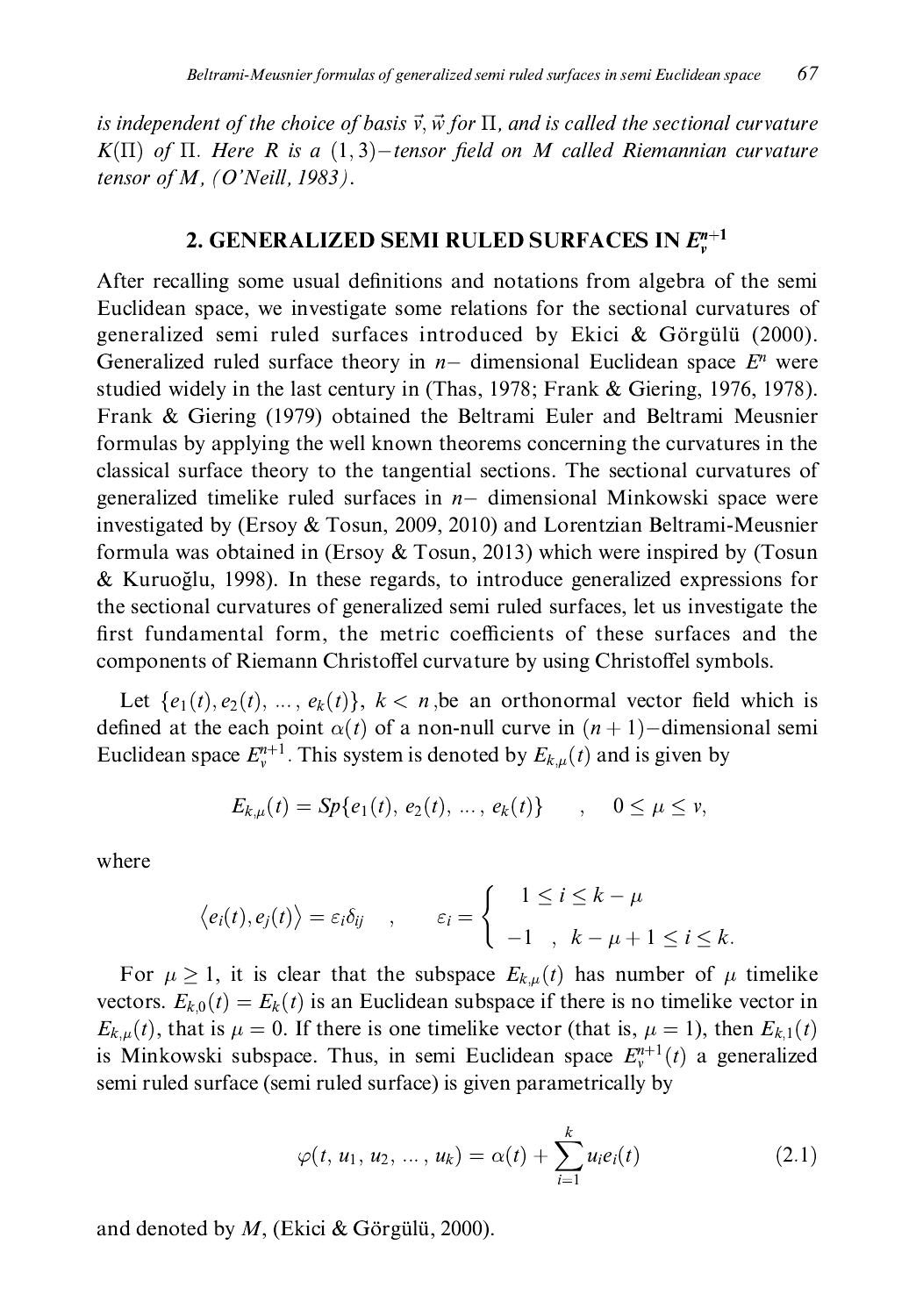Here, the subspaces  $E_{k,\mu}(t)$  and the curve  $\alpha$  are called the generating spaces and base curve, respectively. We assume that

$$
\left\{ \stackrel{\bullet}{\alpha}(t) + \sum_{i=1}^{k} u_i \stackrel{\bullet}{e}(t), e_1(t), ..., e_k(t) \right\}
$$
 (2.2)

is linearly independent. The subspace

$$
A(t) = Sp\left\{e_1(t), ..., e_k(t), \ddot{e}_1(t), ..., \ddot{e}_k(t)\right\}
$$
 (2.3)

is called asymptotic bundle of M with respect to  $E_{k,\mu}(t)$  such that  $\dot{e}(t)$  is the derivative of the vector field of  $e_i(t)$ ,  $1 \le i \le k$ , (Ekici & Görgülü, 2000).

If  $\dim A(t) = k + m$ ,  $0 \le m \le k$ , then there exists an orthonormal basis  ${e_1(t),...,e_k(t),a_{k+1}(t),...,a_{k+m}(t)}$  of  $A(t)$  containing  $E_{k,\mu}(t)$ . Also, for the orthonormal base  $\{e_1(t), e_2(t), ..., e_k(t)\}\$ , there are following equations

$$
e_i^{\bullet} = \sum_{j=1}^k \alpha_{ij} e_j + \varepsilon_{k+i} \kappa_i a_{k+i} \qquad , \quad 1 \le i \le m
$$
  
\n
$$
e_h^{\bullet} = \sum_{j=1}^h \alpha_{hj} e_j \qquad , \quad m+1 \le h \le k
$$
\n(2.4)

where

$$
\varepsilon_{ij}\alpha_{ij}=-\alpha_{ji} , \varepsilon_j=\langle e_j,e_j\rangle , \varepsilon_{ij}=\varepsilon_i\varepsilon_j \qquad (2.5)
$$

and

$$
\kappa_1 > \kappa_2 > \dots > \kappa_{m-r} > 0
$$
  
\n
$$
\kappa_{m-r+1} < \kappa_{m-r+2} < \dots < \kappa_m < 0,
$$
\n(2.6)

for  $r \leq \mu$ , (Ekici & Görgülü, 2000). The subspace

$$
T(t) = Sp\Big\{e_1(t), ..., e_k(t), \tilde{e_1}(t), ..., \tilde{e_k}(t), \tilde{\alpha}(t)\Big\}
$$
 (2.7)

is called tangential sub-bundle of M with respect to  $E_{k,\mu}(t)$ . Thus,

$$
k + m \le \dim T(t) \le k + m + 1 \quad , \quad 0 \le m \le k.
$$

Suppose that dim  $T(t) = k + m$ ,  $0 \le m \le k$ . Then  $\{e_1, ..., e_k, a_{k+1}, ..., a_{k+m}\}$  is an orthonormal basis both of asymptotic bundle  $A(t)$  and tangential bundle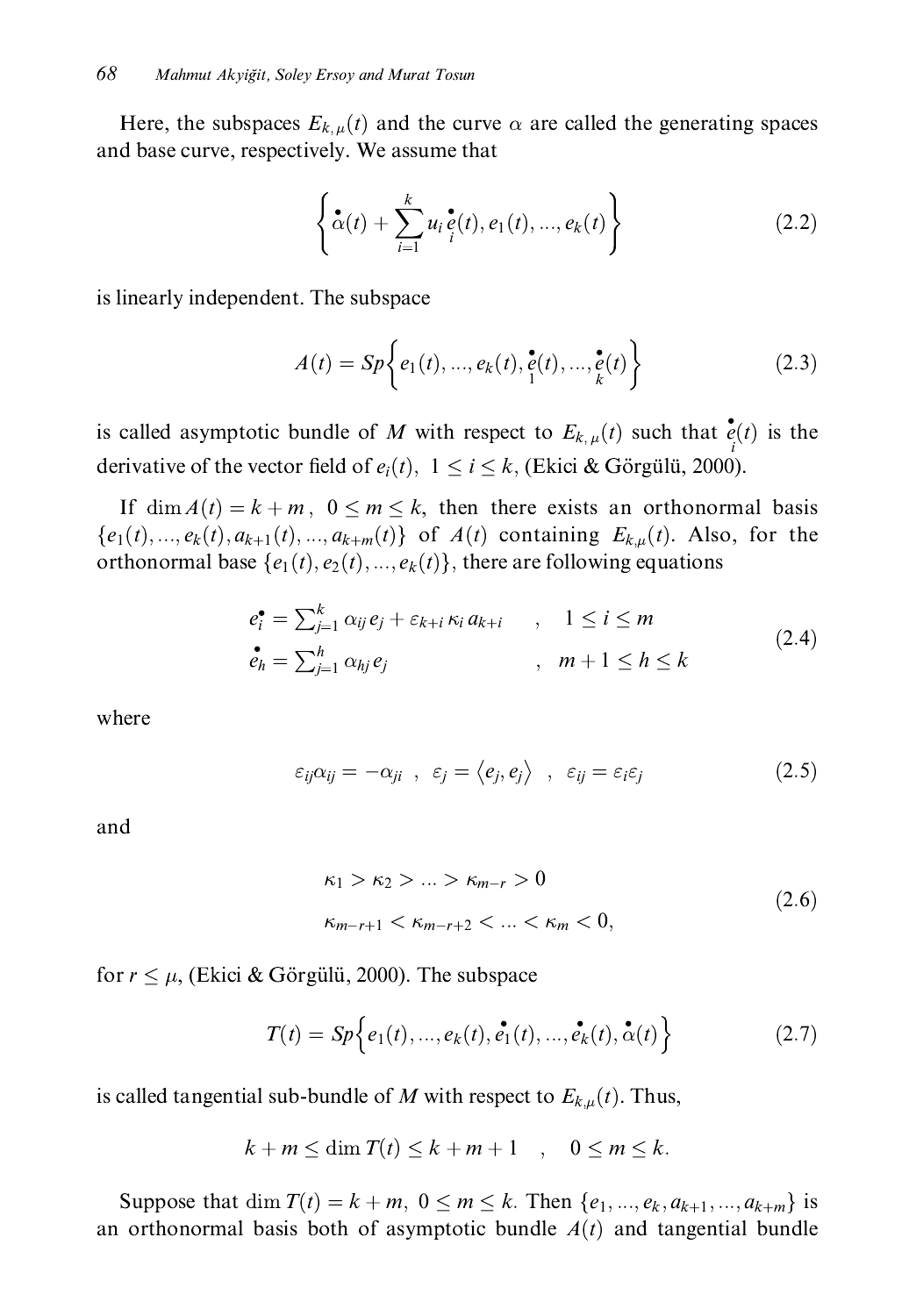$T(t)$ . This means that  $A(t)$  is coincident with  $T(t)$ . Assume that, for all *t*, dim  $T(t) = k + m + 1$ ,  $0 \le m \le k$ . Thus, one can find an orthonormal basis for  $T(t)$  as  $\{e_1, ..., e_k, a_{k+1}, ..., a_{k+m}, a_{k+m+1}\}\$ . In the case of dim  $T(t) = k + m + 1$ ,  $(k+1)$ - dimensional generalized semi ruled surface M has a  $(k-m)$ -dimensional tangent subspace called central space of M at the each point  $\alpha(t)$  and is denoted by  $Z_{k-m,r}(t) \subset E_{k,\mu}(t)$ . While the semi subspace  $Z_{k-m,r}(t)$  is moving through the base curve  $\alpha$  of M, it generates a  $(k-m+1)$ -dimensional ruled surface contained by M which is called as  $(k-m+1)$ -dimensional central ruled surface. This surface is denoted by  $\Omega$ . Moreover, the central surface  $\Omega$  is also, a semi ruled surface because  $Z_{k-m,r}(t)$  is a semi subspace, (Ekici & Görgülü, 2000).

We assume that the base curve of M is also the base curve of  $\Omega \subset M$ . Therefore, we have

$$
\dot{\alpha}(t) = \sum_{\nu=1}^{k} \zeta_{\nu} e_{\nu} + \eta_{m+1} a_{k+m+1} \quad , \quad \eta_{m+1} \neq 0.
$$
 (2.8)

The tangential space  $T(t)$  of M is perpendicular to the asymptotic bundle  $A(t)$ at the central points. If we consider the equation  $(2.8)$  at the central point of central ruled surface  $\Omega \subset M$ , then we get

$$
u_{\sigma} = 0 \quad , \quad 1 \le \sigma \le m. \tag{2.9}
$$

Considering the equations  $(2.4)$  and  $(2.8)$ , if we differentiate the equation  $(2.1)$ with respect to t and  $u_i$ ,  $1 \le i \le m$ , we get

$$
\varphi_t = \sum_{i=1}^k \left( \zeta_i + \sum_{j=1}^k u_j \alpha_{ji} \right) e_i + \sum_{\sigma=1}^m \varepsilon_{k+\sigma} u_\sigma \kappa_\sigma a_{k+\sigma} + \eta_{m+1} a_{k+m+1},
$$
  

$$
\varphi_{u_i} = e_i, \quad 1 \le i \le k,
$$

respectively. Thus, the canonical base of the tangential bundle of generalized semi ruled surface  $M$  is

$$
\left\{\sum_{i=1}^{k} \left(\zeta_i + \sum_{j=1}^{k} u_j \alpha_{ji}\right) e_i + \sum_{\sigma=1}^{m} \varepsilon_{k+\sigma} u_{\sigma} \kappa_{\sigma} a_{k+\sigma} + \eta_{m+1} a_{k+m+1}, e_1, e_2, \ldots, e_k\right\}.
$$
 (2.10)

Now, we can evaluate the first fundamental form of  $M$  and the metric coefficients with respect to this canonical base. In conventional notation we choose  $u_0 = t$  and calculate the metric coefficients of M as follows: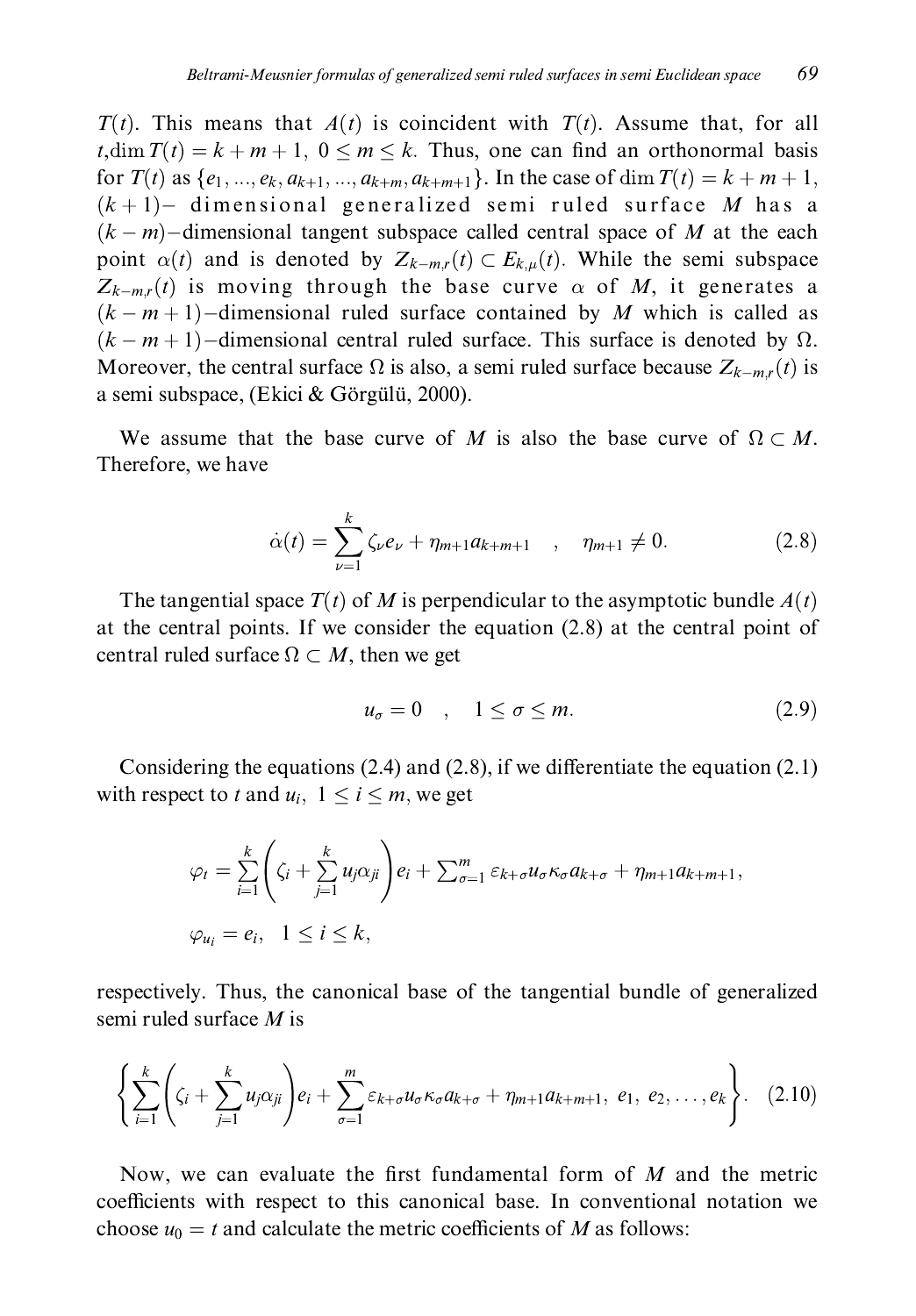$$
g_{00} = \langle \varphi_t, \varphi_t \rangle = \sum_{i=1}^k \varepsilon_i \left( \zeta_i + \sum_{j=1}^k u_j \alpha_{ji} \right)^2 + \sum_{\sigma=1}^m \varepsilon_{k+\sigma} (u_\sigma \kappa_\sigma)^2 + \varepsilon_{k+m+1} (\eta_{m+1})^2,
$$
  
\n
$$
g_{i0} = \langle \varphi_{u_i}, \varphi_t \rangle = \varepsilon_i \left( \zeta_i + \sum_{j=1}^k u_j \alpha_{ji} \right), \quad 1 \le i \le k,
$$
  
\n
$$
g_{ij} = \langle \varphi_{u_j}, \varphi_{u_j} \rangle = \varepsilon_i \delta_{ij} \quad 1 \le i, j \le k.
$$
\n(2.11)

Therefore, the determinant of the matrix of the first fundamental form of  $M$ is as follows:

$$
g = \det[g_{ab}] = \varepsilon \left( \sum_{\sigma=1}^m \varepsilon_{k+\sigma} (u_{\sigma} \kappa_{\sigma})^2 + \varepsilon_{k+m+1} (\eta_{m+1})^2 \right) , \quad 1 \le a, b \le k \quad (2.12)
$$

where  $\varepsilon = \varepsilon_1 \varepsilon_2$ . ...  $\varepsilon_k$ . Since g is non-degenerate at the each point of  $T_M(p)$  the matrix  $[g_{ab}]$  is invertible and the inverse matrix is denoted by  $[g^{ab}]$ . The coefficients of the inverse matrix  $[g^{ab}]$  are as follows:

$$
g^{00} = \varepsilon g^{-1},
$$
  
\n
$$
g^{i0} = -\varepsilon g^{-1} \left( \zeta_i + \sum_{j=1}^k u_j \alpha_{ji} \right), 1 \le i \le k,
$$
  
\n
$$
g^{i\lambda} = g^{-1} \left( \left( \zeta_i + \sum_{j=1}^k u_j \alpha_{ji} \right) \left( \zeta_\lambda + \sum_{j=1}^k u_j \alpha_{j\lambda} \right) \varepsilon + \delta_{i\lambda} \varepsilon_i g \right), 1 \le i, \lambda \le k.
$$
\n
$$
(2.13)
$$

From (Beem et al., 1981), the Koszul equation is

$$
\Gamma_{ij}^k = \frac{1}{2} \sum_m g^{km} \left[ \frac{\partial g_{jm}}{\partial x_i} + \frac{\partial g_{im}}{\partial x_j} - \frac{\partial g_{ij}}{\partial x_m} \right]
$$

If we substitute the equations  $(2.11)$  and  $(2.13)$  into the equation  $(2.14)$ , then we reach the Christoffel symbols for  $1 \le i, j, \lambda \le k$ , as follows: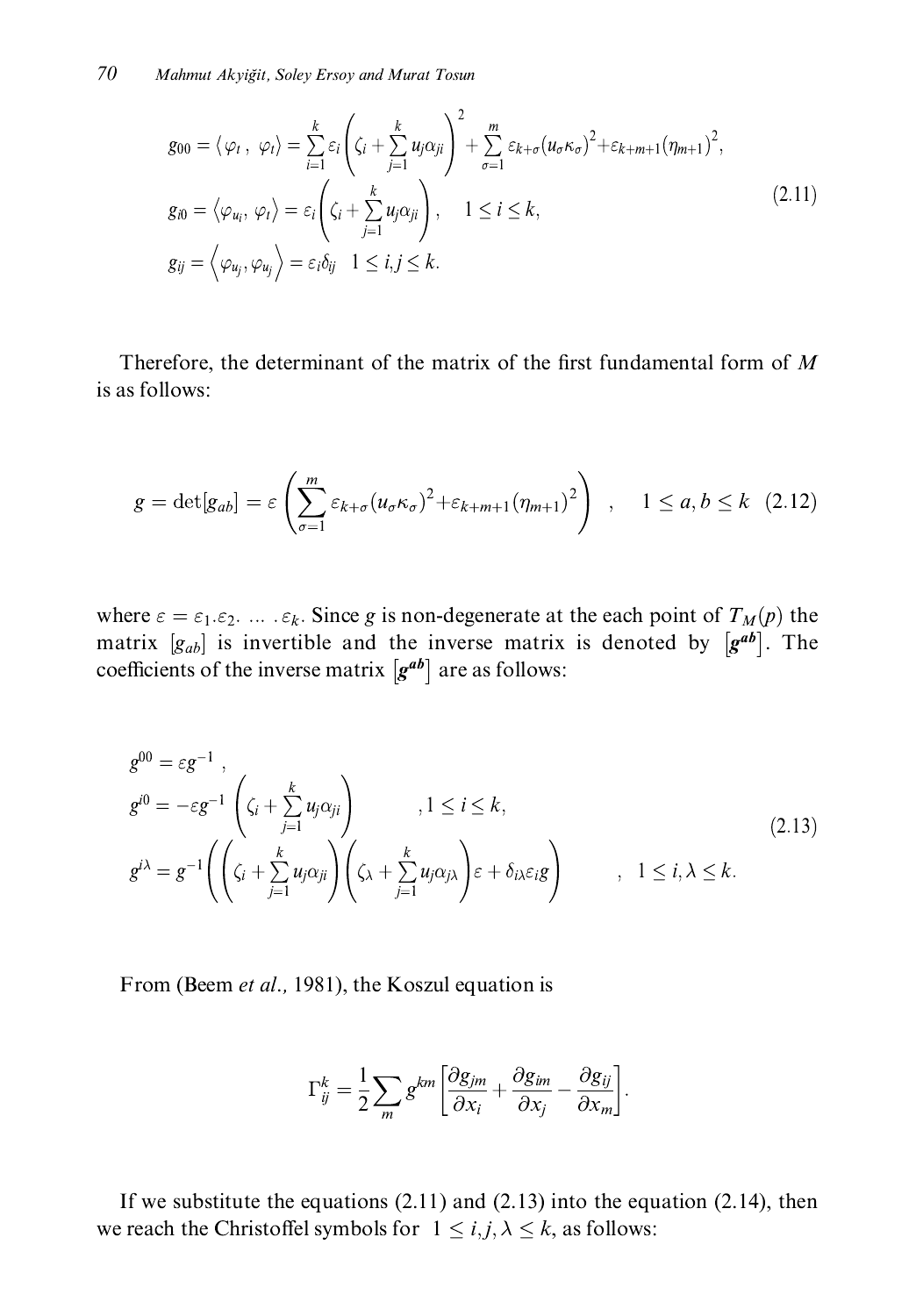$$
\Gamma_{00}^{0} = \frac{1}{2g} \left[ \frac{\partial g}{\partial u_{0}} + \sum_{i=1}^{k} \left( \zeta_{i} + \sum_{j=1}^{k} u_{j} \alpha_{ji} \right) \frac{\partial g}{\partial u_{i}} \right],
$$
\n
$$
\Gamma_{00}^{\lambda} = -\frac{1}{2g} \left( \zeta_{\lambda} + \sum_{j=1}^{k} u_{j} \alpha_{j\lambda} \right) \left( \frac{\partial g}{\partial u_{0}} + \sum_{i=1}^{k} \left( \zeta_{i} + \sum_{j=1}^{k} u_{j} \alpha_{ji} \right) \frac{\partial g}{\partial u_{i}} \right)
$$
\n
$$
+ \left( \left( \zeta + \sum_{j=1}^{k} u_{j} \frac{\alpha_{j}}{\beta \lambda} \right) + \sum_{i=1}^{k} \left( \zeta_{i} + \sum_{j=1}^{k} u_{j} \alpha_{ji} \right) \alpha_{i\lambda} - \varepsilon \varepsilon_{\lambda} \frac{1}{2} \frac{\partial g}{\partial u_{\lambda}} \right),
$$
\n
$$
\Gamma_{ij}^{0} = \Gamma_{ji}^{0} = 0,
$$
\n(2.15)

$$
\Gamma_{ij}^{\lambda} = \Gamma_{ji}^{\lambda} = 0,
$$
  
\n
$$
\Gamma_{\lambda 0}^{0} = \Gamma_{0\lambda}^{0} = \frac{1}{2g} \frac{\partial g}{\partial u_{\lambda}},
$$
  
\n
$$
\Gamma_{i0}^{\lambda} = \Gamma_{0i}^{\lambda} = \frac{1}{2g} \left[ - \left( \zeta_{\lambda} + \sum_{j=1}^{k} u_{j} \alpha_{j\lambda} \right) \frac{\partial g}{\partial u_{i}} + 2g(\alpha_{i\lambda}) \right].
$$

where  $\varepsilon = \varepsilon_1 \cdot \varepsilon_2 \cdot \varepsilon_3$ , ...  $\varepsilon_k$  and  $\varepsilon_i = \pm 1$ .

The Riemannian-Christoffel curvature tensor of  $M$  is given by

$$
R_{hlij} = \sum_{r=0}^{k} g_{rh} \left( \frac{\partial}{\partial u_i} \Gamma_{jl}^r - \frac{\partial}{\partial u_j} \Gamma_{il}^r - \sum_{s=0}^{k} \Gamma_{il}^s \Gamma_{js}^r + \sum_{s=0}^{k} \Gamma_{jl}^s \Gamma_{is}^r \right).
$$

Considering the equations (2.11) and (2.15), the Riemannian-Christoffel curvature tensors are

$$
R_{0000} = R_{i000} = R_{ij00} = 0, 1 \le i, j \le k,
$$
\n(2.17)

$$
R_{0hij} = 0, 1 \le i, j, h \le k,
$$
\n(2.18)

$$
R_{\text{Inij}} = 0, 1 \le i, j, h, l \le k,\tag{2.19}
$$

$$
R_{i0j0} = \varepsilon \left( -\frac{1}{2} \frac{\partial^2 g}{\partial u_i \partial u_j} + \frac{1}{4g} \frac{\partial g}{\partial u_i} \frac{\partial g}{\partial u_j} \right).
$$
 (2.20)

Since a normal tangent vector  $n$  of the generalized semi ruled surface  $M$  will be orthogonal to  $E_{k,\mu}(t)$  at the each point  $\xi(t, u_{\nu})$ , it is defined to be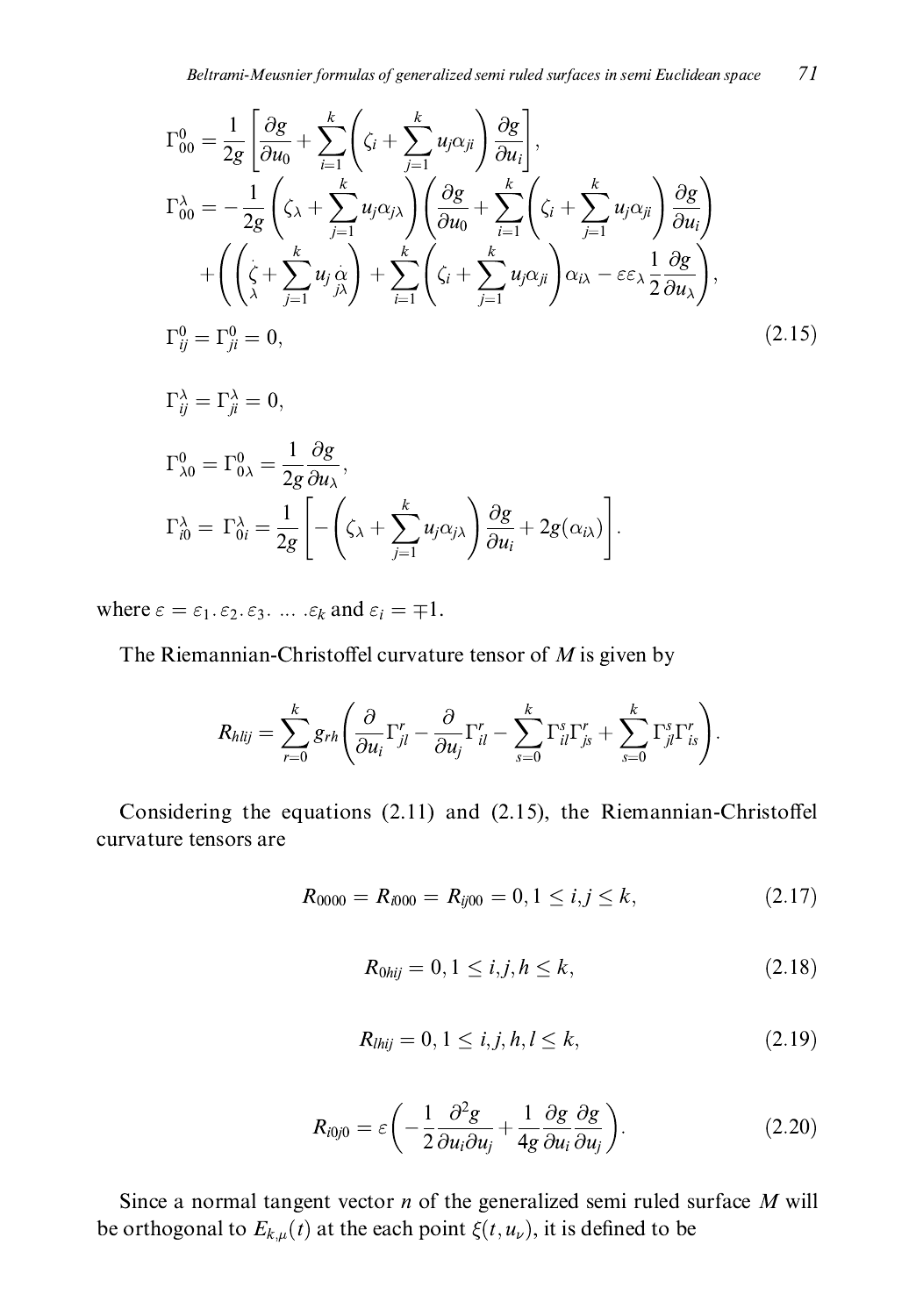$$
n = \sum_{\sigma=1}^{m} \varepsilon_{k+\sigma} u_{\sigma} \kappa_{\sigma}(t) a_{k+\sigma}(t) + \eta_{m+1} a_{k+m+1}(t) \quad , \quad \eta_{m+1} \neq 0 \tag{2.21}
$$

where  $n$  is either a timelike or spacelike vector.

Thus, the following theorem can be given related to the principal sectional curvatures at the point  $\xi \in M$ .

**Theorem 2.1.** Let M be a generalized semi ruled surface with the central ruled surface in  $E_v^{n+1}$  and n be a non-null normal tangent vector of M orthogonal to  $E_{k,u}(t)$ . Thus, the i<sup>th</sup> principal sectional curvature  $(e_i, n)$  at the each point  $\xi \in M$  is

$$
K_{\xi}(e_i, n) = \varepsilon_i \left( -\frac{1}{2g} \frac{\partial^2 g}{\partial u_i^2} + \frac{1}{4g^2} \left( \frac{\partial g}{\partial u_i} \right)^2 \right), \quad 1 \le i \le k. \tag{2.22}
$$

Let  $e(t)$  be a unit vector in the generating space  $E_{k,\mu}(t)$ , that is, we write

$$
e(t) \in Sp\{e_1(t), \ldots, e_m(t), e_{m+1}(t), \ldots, e_k(t)\}
$$
 (2.23)

and  $e(t)$  is either unit spacelike or unit timelike vector. Now, we investigate these situations, separately.

(*i*) Let  $e(t)$  be spacelike vector. In this case, we write

$$
e = \sum_{x=1}^{s} \sinh \theta_x e_x + \sum_{y=s+1}^{m} \cosh \theta_y e_y + \sum_{z=m+1}^{m+\mu-s} \sinh \theta_z e_z + \sum_{w=m+1+\mu-s}^{k} \cosh \theta_w e_w \quad (2.24)
$$

and

$$
-\sum_{x=1}^{s} \sinh^{2} \theta_{x} + \sum_{y=s+1}^{m} \cosh^{2} \theta_{y} - \sum_{z=m+1}^{m+\mu-s} \sinh^{2} \theta_{z} + \sum_{w=m+1+\mu-s}^{k} \cosh^{2} \theta_{w} = 1 \qquad (2.25)
$$

where the hyperbolic angles  $\theta_1, \theta_2, \ldots, \theta_s, \theta_{s+1}, \ldots, \theta_m, \theta_{m+1}, \ldots, \theta_k$  are the angles between spacelike unit vector e and the base vectors  $e_1, e_2, \ldots, e_s, e_{s+1}, \ldots, e_m, e_{m+1}, \ldots, e_k$ , respectively.

(ii) Let  $e(t)$  be a timelike vector. Therefore, we have

$$
e = \sum_{x=1}^{s} \cosh \theta_x e_x + \sum_{y=s+1}^{m} \sinh \theta_y e_y + \sum_{z=m+1}^{m+\mu-s} \cosh \theta_z e_z + \sum_{w=m+1+\mu-s}^{k} \sinh \theta_w e_w \qquad (2.26)
$$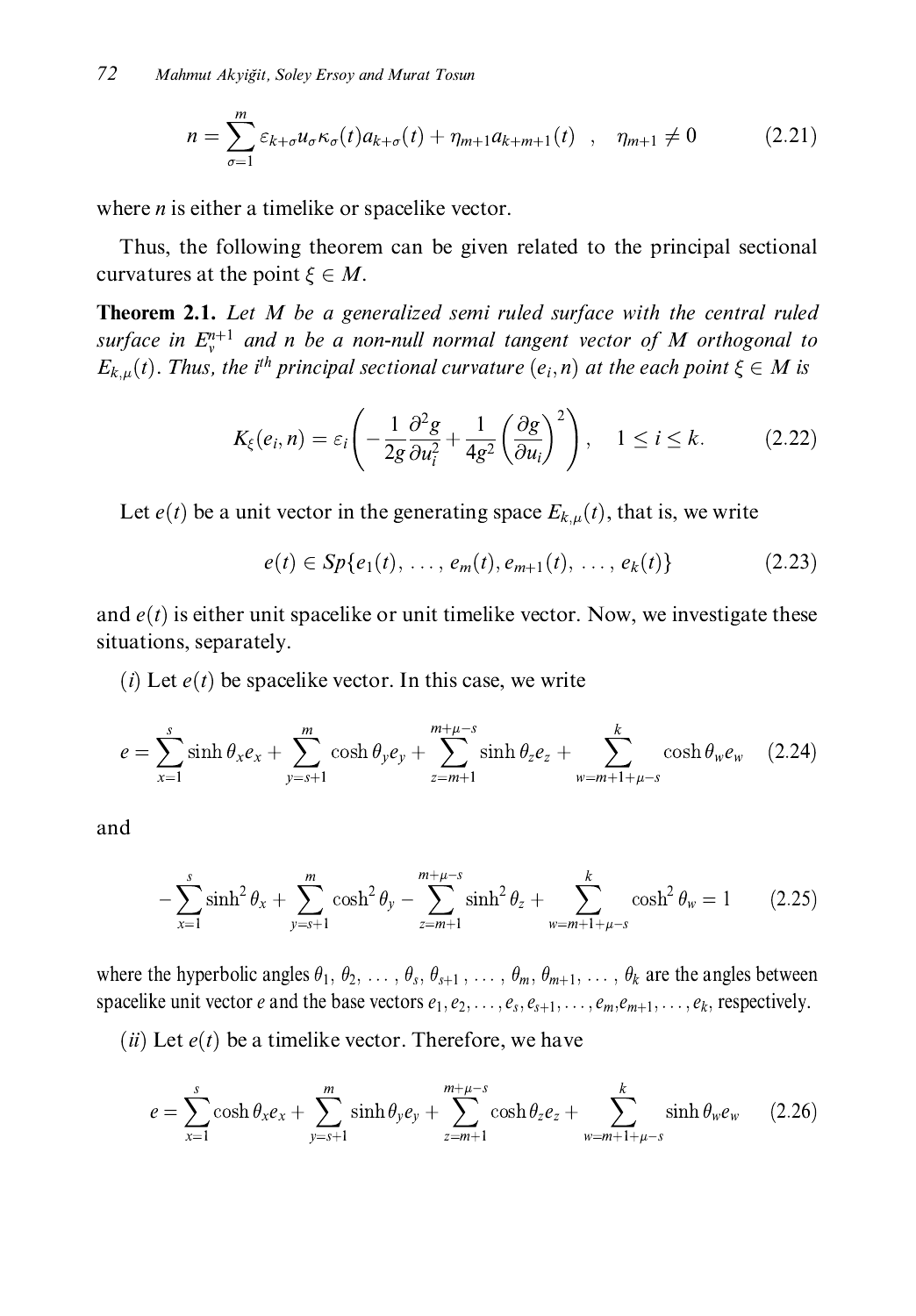and

$$
-\sum_{x=1}^{s} \cosh^{2} \theta_{x} + \sum_{y=s+1}^{m} \sinh^{2} \theta_{y} - \sum_{z=m+1}^{m+\mu-s} \cosh^{2} \theta_{z} + \sum_{w=m+1+\mu-s}^{k} \sinh^{2} \theta_{w} = -1 \quad (2.27)
$$

where the hyperbolic angles between the base vectors  $e_1, e_2, \ldots, e_s, e_{s+1}, \ldots, e_m, e_{m+1}, \ldots, e_k$ and timelike unit vector e are  $\theta_1, \theta_2, \ldots, \theta_s, \theta_{s+1}, \ldots, \theta_m, \theta_{m+1}, \ldots, \theta_k$ , respectively.

Considering these situations, we give following theorem.

**Theorem 2.2.** Let M be a semi ruled surface with the central ruled surface in  $E_{n}^{n+1}$  and n be the normal tangent vector orthogonal to  $E_{k,n}(t)$  of M. In this case, there exist the following relation between the sectional curvature of the nondegenerate section  $(e, n)$  and the principal sectional curvatures at the point  $\zeta \in \Omega \subset M$  as follows:

(i) If the unit vector  $e(t)$  is a spacelike vector, then

$$
K_{\zeta}(e,n) = -\sum_{i=1}^{s} \sinh^{2} \theta_{i} K_{\zeta}(e_{i},n) + \sum_{j=s+1}^{m} \cosh^{2} \theta_{j} K_{\zeta}(e_{j},n) , \qquad (2.28)
$$

(ii) If the unit vector  $e(t)$  is a timelike vector, then

$$
K_{\zeta}(e, n) = \sum_{i=1}^{s} \cosh^{2} \theta_{i} K_{\zeta}(e_{i}, n) - \sum_{j=s+1}^{m} \sinh^{2} \theta_{j} K_{\zeta}(e_{j}, n)
$$
(2.29)

where the angles  $\theta_1, \theta_2, \ldots, \theta_s, \theta_{s+1}, \ldots, \theta_m, \theta_{m+1}, \ldots, \theta_k$  are the hyperbolic angles between the unit vector e (spacelike or timelike) and the base vectors  $e_1, e_2, \ldots, e_s, e_{s+1}, \ldots, e_m, e_{m+1}, \ldots, e_k$ , respectively.

## **3. BELTRAMI-MEUSNIER FORMULAS OF SEMI EUCLIDEAN SPACE**  $E_v^{n+1}$

Let  $\Omega$  be a central ruled surface of the generalized semi ruled surface M in  $E_v^{n+1}$ . Therefore, any unit vector at the each central point  $\zeta \in \Omega$  is defined to be

$$
a = \lambda_0 \frac{n}{\|n\|} + \lambda_1 e_1 + \ldots + \lambda_{s-1} e_{s-1} + \lambda_s e_s + \lambda_{s+1} e_{s+1} + \ldots + \lambda_m e_m
$$
  
 
$$
+ \lambda_{m+1} e_{m+1} + \ldots + \lambda_{m+\mu-s} e_{m+\mu-s} + \lambda_{m+1+\mu-s} e_{m+1+\mu-s} + \ldots + \lambda_k e_k
$$

where a and  $e_{\sigma}$ ,  $1 \leq \sigma \leq m$ , are linearly independent. The unit vector a is either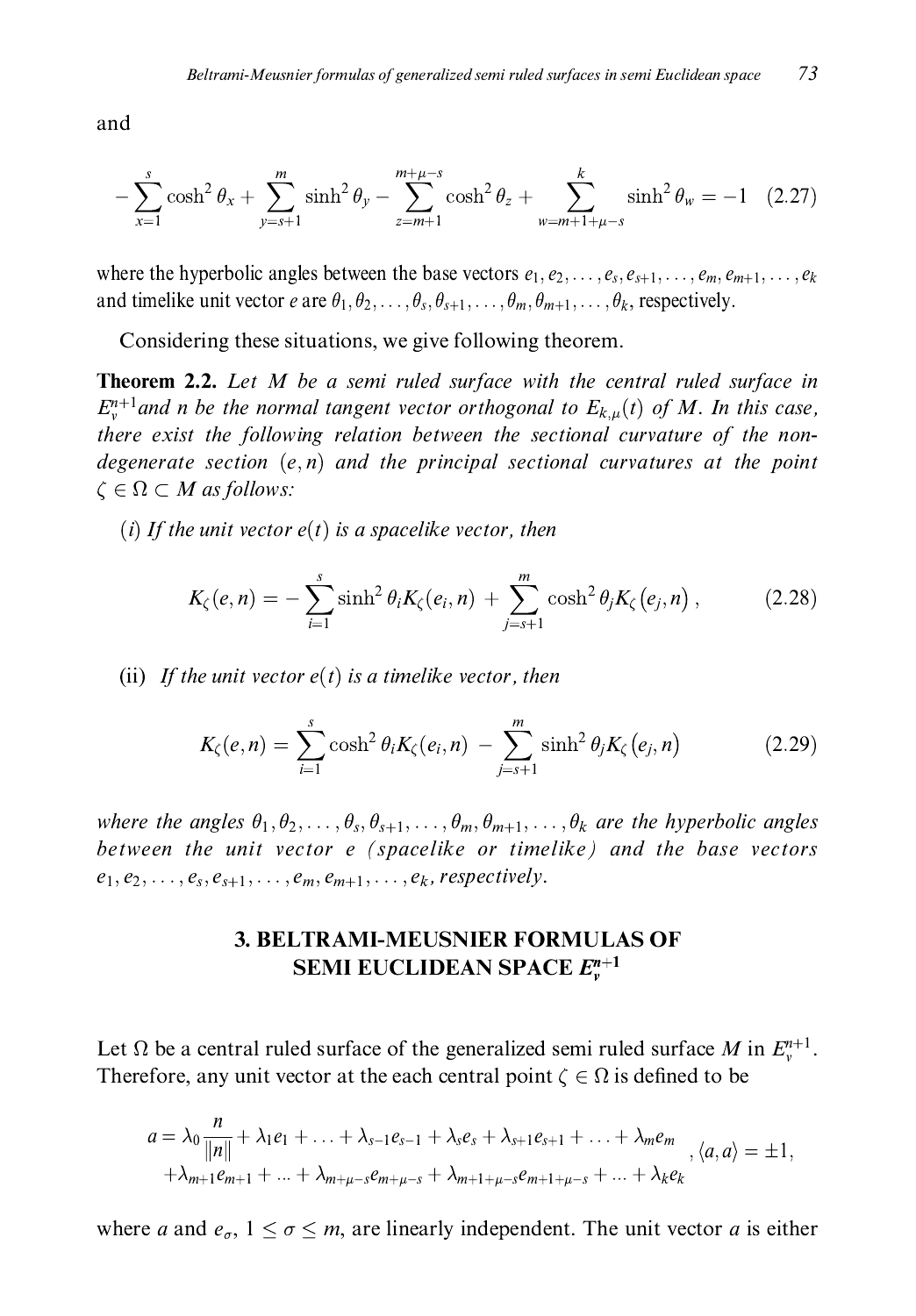spacelike or timelike vector. There exist the following four cases depending on whether the normal tangent vector  $n$  which is orthogonal to the generating space  $E_{k,u}(t)$  of M is spacelike or timelike vector.

- $1)$ The unit vector  $a$  and the unit normal tangent vector  $n$  are spacelike.
- $2)$ The unit vector  $a$  is a spacelike and the unit normal tangent vector  $n$  is timelike.
- The unit vector  $a$  is a timelike and the unit normal tangent vector  $n$  is  $3)$ spacelike.
- $4)$ The unit vector  $a$  and the unit normal tangent vector  $n$  are timelike.

Now, we investigate these situations, separately.

 $1)$ Let the unit vector  $a$  and the unit normal tangent vector  $n$  be spacelike vectors. In this case, any spacelike vector a at the central point  $\xi \in \Omega$  can be written as follows

$$
a = \cosh \psi_0 \frac{n}{\|n\|} + \sum_{x=1}^s \sinh \psi_x e_x + \sum_{y=s+1}^m \cosh \psi_y e_y + \sum_{z=m+1}^{m+\mu-s} \sinh \psi_z e_z + \sum_{w=m+1+\mu-s}^k \cosh \psi_w e_w \quad (3.1)
$$

and

$$
-\sum_{x=1}^{s} \sinh^{2} \psi_{x} + \sum_{y=s+1}^{m} \cosh^{2} \psi_{y} - \sum_{z=m+1}^{m+\mu-s} \sinh^{2} \psi_{z} + \sum_{w=m+1+\mu-s}^{k} \cosh^{2} \psi_{w} = 1 \quad (3.2)
$$

where  $e_s$ ,  $1 \leq s \leq m$ , is a timelike vector and the angles  $\psi_0, \psi_1, \dots, \psi_s, \dots, \psi_k$  are the hyperbolic angles between the spacelike unit vector  $a$  and the vectors  $n, e_1, \ldots, e_s, \ldots, e_k$ , respectively.

 $(2)$ Let the unit vector a be a spacelike vector and the unit normal tangent vector *n* be a timelike vector. Suppose that  $e_s$ ,  $1 \leq s \leq m$ , is a timelike vector. In this case, we write the spacelike unit vector  $a$  at the central point  $\xi \in \Omega$  as

$$
a = \sinh \psi_0 \frac{n}{\|n\|} + \sum_{x=1}^{s} \sinh \psi_x e_x + \sum_{y=s+1}^{m} \cosh \psi_y e_y + \sum_{z=m+1}^{m+\mu-s} \sinh \psi_z e_z + \sum_{w=m+1+\mu-s}^{k} \cosh \psi_w e_w \quad (3.2)
$$

and

$$
-\sum_{x=1}^{s} \sinh^{2} \psi_{x} + \sum_{y=s+1}^{m} \cosh^{2} \psi_{y} - \sum_{z=m+1}^{m+\mu-s} \sinh^{2} \psi_{z} + \sum_{w=m+1+\mu-s}^{k} \cosh^{2} \psi_{w} = 1.
$$

So that the angles  $\psi_0, \psi_1, \dots, \psi_s, \dots, \psi_k$  are the hyperbolic angles between the spacelike unit vector a and the vectors  $n, e_1, \ldots, e_s, \ldots, e_k$ , respectively.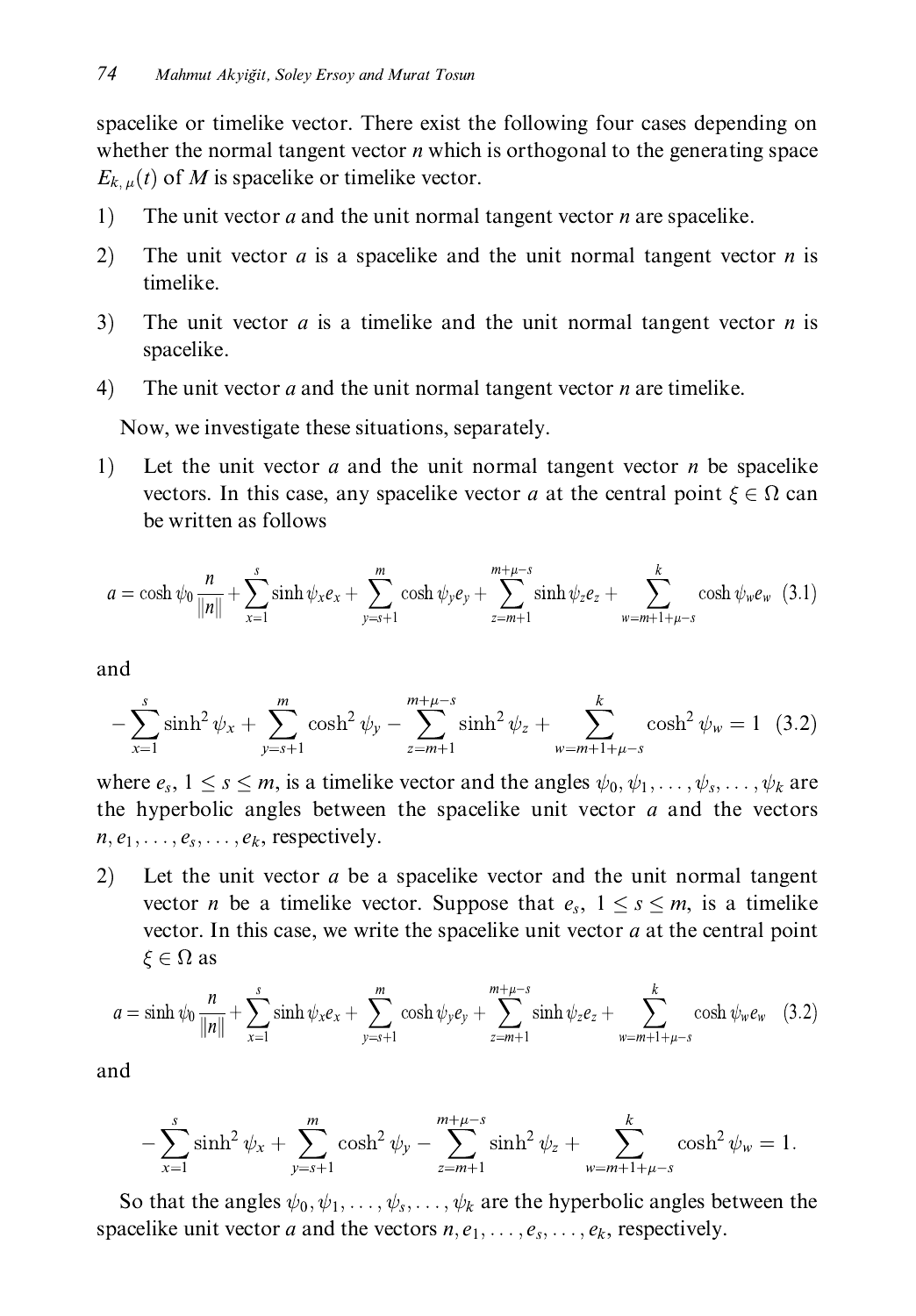$3)$ Let the unit vector  $a$  be a timelike vector and the unit normal tangent vector *n* be a spacelike vector. As above cases, at the central point  $\xi \in \Omega$ any timelike vector *a* is written as follows:

$$
a = \sinh \psi_0 \frac{n}{\|n\|} + \sum_{x=1}^s \cosh \psi_x e_x + \sum_{y=s+1}^m \sinh \psi_y e_y + \sum_{z=m+1}^{m+\mu-s} \cosh \psi_z e_z + \sum_{w=m+1+\mu-s}^k \sinh \psi_w e_w. \tag{3.3}
$$

It is clear that

$$
-\sum_{x=1}^{s} \cosh^{2} \psi_{x} + \sum_{y=s+1}^{m} \sinh^{2} \psi_{y} - \sum_{z=m+1}^{m+\mu-s} \cosh^{2} \psi_{z} + \sum_{w=m+1+\mu-s}^{k} \sinh^{2} \psi_{w} = -1
$$

where the angles  $\psi_0, \psi_1, \dots, \psi_s, \dots, \psi_k$  are the hyperbolic angles between the timelike unit vector a and the vectors  $n, e_1, \ldots, e_s, \ldots, e_k$ , respectively. In addition to that, the vectors  $e_s$ ,  $1 \leq s \leq m$ , are the timelike vectors.

 $4)$ Let the unit vector  $a$  and the unit normal tangent vector  $n$  be timelike vectors. Let  $e_s$ ,  $1 \leq s \leq m$ , be timelike vectors. In this case, timelike unit vector *a* can be written as follows:

$$
a = \cosh \psi_0 \frac{n}{\|n\|} + \sum_{x=1}^s \cosh \psi_x e_x + \sum_{y=s+1}^m \sinh \psi_y e_y + \sum_{z=m+1}^{m+\mu-s} \cosh \psi_z e_z + \sum_{w=m+1+\mu-s}^k \sinh \psi_w e_w. \tag{3.4}
$$

In addition, there is

$$
-\sum_{x=1}^{s} \cosh^{2} \psi_{x} + \sum_{y=s+1}^{m} \sinh^{2} \psi_{y} - \sum_{z=m+1}^{m+\mu-s} \cosh^{2} \psi_{z} + \sum_{w=m+1+\mu-s}^{k} \sinh^{2} \psi_{w} = -1.
$$

where the hyperbolic angles between the timelike unit vector  $a$  and the vectors  $n, e_1, \ldots, e_s, \ldots, e_k$  are  $\psi_0, \psi_1, \ldots, \psi_s, \ldots, \psi_k$ , respectively.

Considering equation (1.6), at the point  $(\zeta + ue_{\sigma}) \in M$ , the curvature of nondegenerate section  $(e_{\sigma}, a)$  is

$$
K_{\zeta + u e_{\sigma}}(e_{\sigma}, a) = \frac{\beta_{\sigma}\beta_{\sigma}\lambda_0\lambda_0 R_{\sigma 0 \sigma 0}}{\langle e_{\sigma}, e_{\sigma} \rangle \langle a, a \rangle - \langle e_{\sigma}, a \rangle^2}, \quad 1 \le \sigma \le m.
$$
 (3.5)

Therefore, taking the cases 1), 2), 3) and 4) into consideration, we give the following theorem below about the relationship between the curvatures of section  $(e_x, a)$ ,  $1 \le x \le s$  and the  $x^{th}$  principal section  $(e_x, n)$ .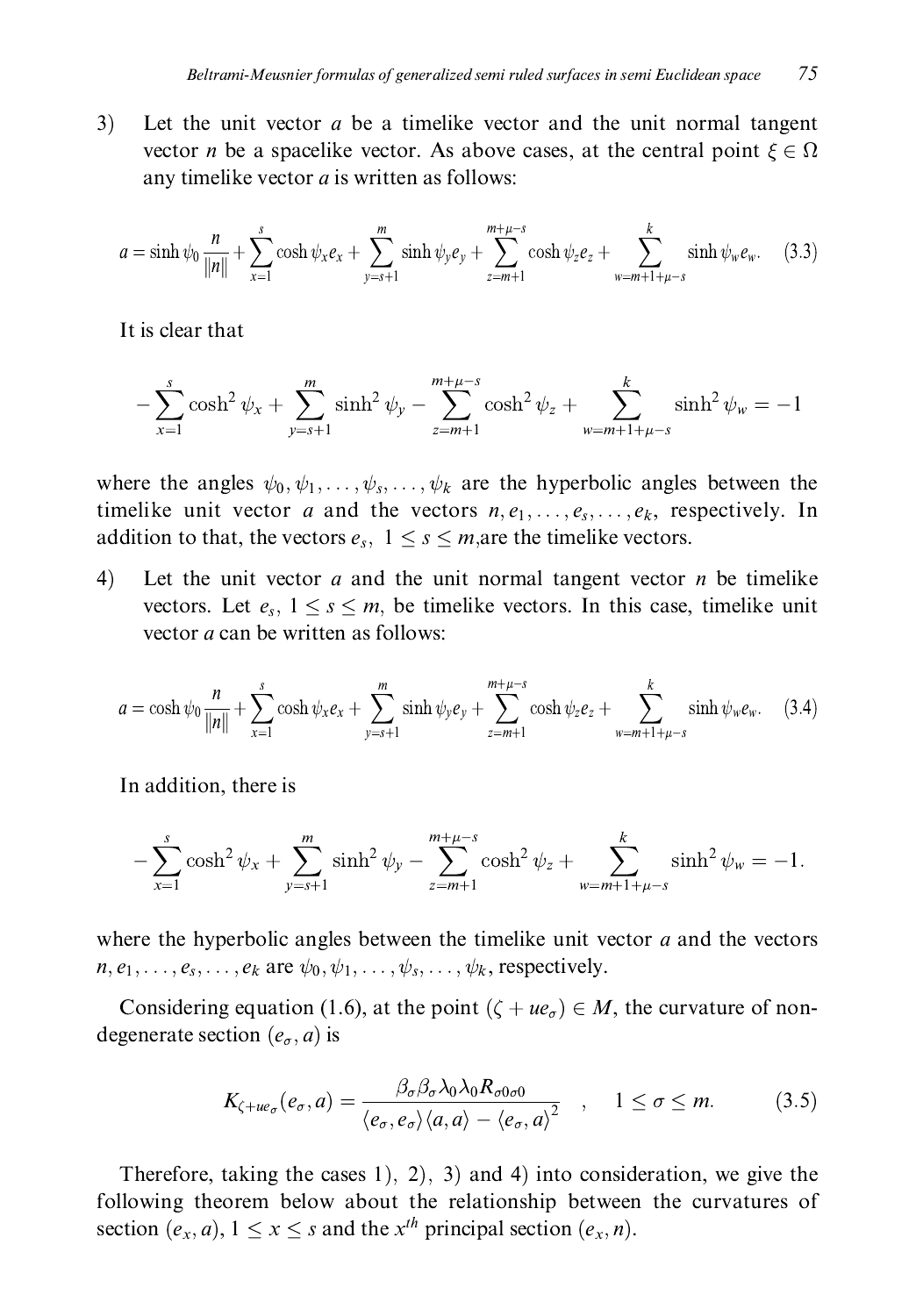**Theorem 3.1.** Let M be a generalized semi ruled surface with the central ruled surface in  $E_v^{n+1}$  and the unit vector n be a non-null normal tangent vector of M orthogonal to the generating space  $E_{k,u}(t)$ . In this case, the following relations between the curvatures of non-degenerate section  $(e_x, a)$ ,  $1 \le x \le s$ , and nondegenerate the  $x^{th}$  principal section  $(e_x, n)$  at the point  $(\zeta + ue_x) \in M$  exist:

 $(i)$ If the unit vector a and the unit normal tangent vector n are spacelike vectors. then

$$
(1 + \sinh^2 \psi_x) K_{\zeta + u e_x}(e_x, a) = \cosh^2 \psi_0 K_{\zeta + u e_x}(e_x, n)
$$
 (3.6)

 $(ii)$  If the unit vector a is a spacelike vector and the unit normal tangent vector n is timelike vector, then

$$
(1 + \sinh^2 \psi_x) K_{\zeta + u e_x}(e_x, a) = - \sinh^2 \psi_0 K_{\zeta + u e_x}(e_x, a), \qquad (3.7)
$$

(iii) If the unit vector a is a timelike vector and the unit normal tangent vector n is spacelike vector, then

$$
(1 - \cosh^2 \psi_x) K_{\zeta + u e_x}(e_x, a) = -\sinh^2 \psi_0 K_{\zeta + u e_x}(e_x, n), \tag{3.8}
$$

 $(iv)$  If the unit vector a and the unit normal tangent vector n are timelike vectors, then

$$
(1 - \cosh^2 \psi_x) K_{\zeta + u e_x}(e_x, a) = \cosh^2 \psi_0 K_{\zeta + u e_x}(e_x, n) \tag{3.9}
$$

where the base vector  $e_x$  are a timelike vectors and the non-null unit vector a is linearly independent of the timelike base vector  $e_x$  at the each point  $\xi \in \Omega$ . In addition to that, the hyperbolic angles are  $\psi_0$  and  $\psi_x$  between a and n, and between a and  $e_x$ , respectively.

**Proof.** Let the base vectors  $e_x$ ,  $1 \le x \le s$ , be the timelike vectors in the generating space  $E_{k,\mu}(t)$  of the generalized semi ruled surface M in  $E_{\nu}^{n+1}$  and the non-null unit vector *a* be linearly independent of the timelike base vectors  $e_x$  at the each point  $\xi \in \Omega$ .

 $(i)$ Suppose that the unit vector  $a$  and the unit normal tangent vector  $n$  are spacelike vectors. Let the coordinates of the base vectors  $e_i$ ,  $1 \le i \le k$ , and the spacelike unit vector a (given by equation (3.1)) be  $(\beta_0, \beta_1, \dots, \beta_i, \dots, \beta_k)$  and  $(\gamma_0, \gamma_1, \ldots, \gamma_s, \ldots, \gamma_k)$ , respectively. In this case, we can write

$$
\beta_0 = \langle e_i, e_0 \rangle = 0 \qquad , \quad \beta_i = \langle e_i, e_i \rangle = \varepsilon_i \qquad , \quad 1 \leq i \leq k \ ,
$$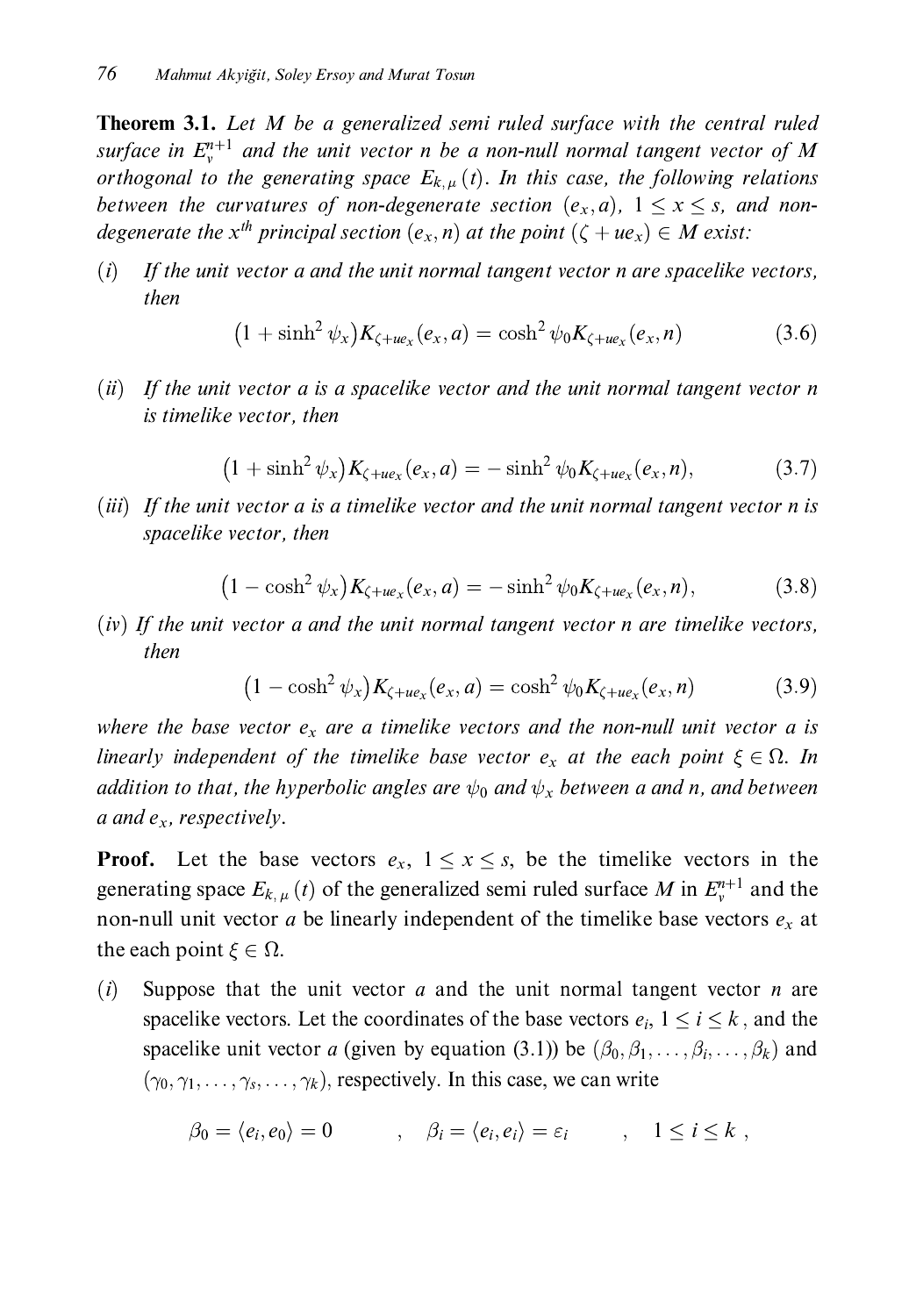and

$$
\gamma_0 = \langle a, e_0 \rangle = \frac{\cosh \psi_0}{\|n\|} \quad , \quad \gamma_x = \langle a, e_x \rangle = \sinh \psi_x \quad , \quad 1 \le x \le s \quad ,
$$
  

$$
\gamma_y = \langle a, e_y \rangle = \cosh \psi_y \quad , \quad s + 1 \le y \le m.
$$

Substituting the last equations and the equation  $(2.20)$  into the equation  $(3.5)$ , we find

$$
K_{\zeta + u\epsilon_x}(e_x, a) = \frac{\epsilon_x^2 \frac{\cosh^2 \psi_0}{\|n\|^2} \varepsilon \left(-\frac{1}{2} \frac{\partial^2 g}{\partial u_x^2} + \frac{1}{4g} \left(\frac{\partial g}{\partial u_x}\right)^2\right)}{\varepsilon_x - \sinh^2 \psi_x} \tag{3.10}
$$

where  $\varepsilon = \varepsilon_1 \varepsilon_2$ . ...  $\varepsilon_k$ . Since  $||n||^2 = \varepsilon g$  and  $\varepsilon_x = \langle e_x, e_x \rangle = -1$ , we get

$$
(1+\sinh^2 \psi_x)K_{\zeta+ue_x}(e_x,a)=-\cosh^2 \psi_0\left(-\frac{1}{2g}\frac{\partial^2 g}{\partial u_x^2}+\frac{1}{4g^2}\left(\frac{\partial g}{\partial u_x}\right)^2\right).
$$
 (3.11)

From the equations  $(2.22)$  and  $(3.11)$ , we find the relation between the curvature of non-degenerate section  $(e_x, a)$  and non-degenerate the  $x^{th}$  principal section  $(e_x, n)$  as

$$
(1+\sinh^2 \psi_x)K_{\zeta+ue_x}(e_x,a)=-\cosh^2 \psi_0 \varepsilon_x K_{\zeta+ue_x}(e_x,n).
$$

To prove the  $(ii)$ ,  $(iii)$  and  $(iv)$ , in a similar manner using the equations (3.2),  $(3.3)$ ,  $(3.4)$  and  $(2.20)$ ,  $(3.5)$ , we reach the relations  $(3.7)$ ,  $(3.8)$  and  $(3.9)$ , respectively. These complete the proof.

Now, considering the cases 1), 2), 3) and 4) for  $s + 1 \le y \le m$ , we give the following theorem related to the relation between the curvatures of section  $(e_v, a)$  and the  $v^{th}$  principal section  $(e_v, n)$ .

**Theorem 3.2.** Let M be a generalized semi ruled surface with the central ruled surface in  $E_v^{n+1}$  and the unit vector n be a non-null normal tangent vector which is orthogonal to the generating space  $E_{k,\mu}(t)$ . In addition to that, the base vectors  $e_v$ ,  $s + 1 \le y \le m$ , are spacelike vectors and the non-null unit vector a is linearly independent of the spacelike base vectors  $e_y$  at the point  $\xi \in \Omega$ . Therefore, the following relationship between the curvatures of non-degenerate section  $(e_y, a)$  and non-degenerate the y<sup>th</sup> principal section  $(e_v, n)$  at the point  $(\zeta + ue_x) \in M$  as follows: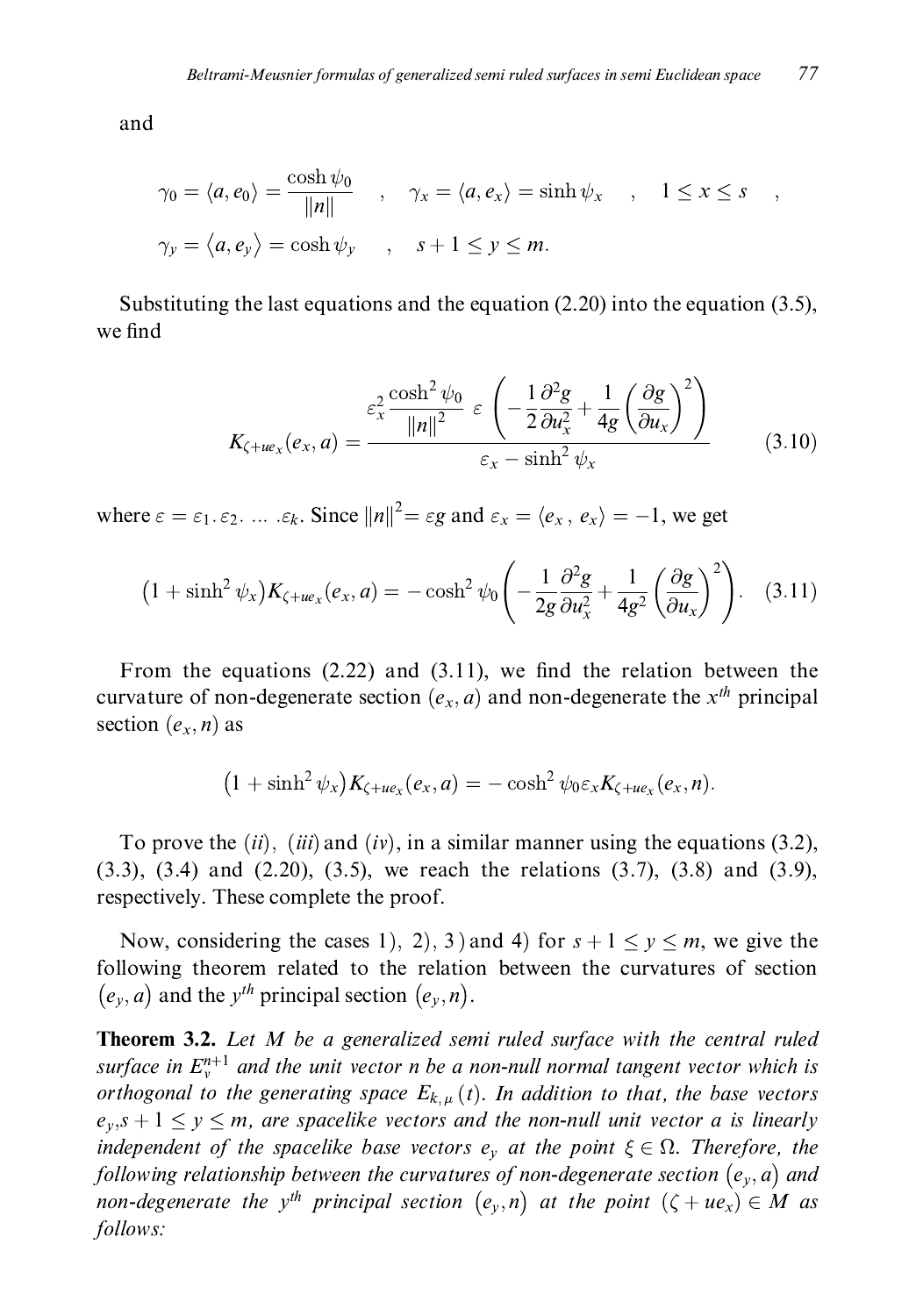$(i)$ Let the unit vector a and the unit normal tangent vector n be spacelike vectors, then

$$
(1 - \cosh^2 \psi_y) K_{\zeta + u e_y}(e_y, a) = \cosh^2 \psi_0 K_{\zeta + u e_y}(e_y, n), \qquad (3.12)
$$

(ii) Let the unit vector a be a spacelike vector and the unit normal tangent vector n be a timelike vector, therefore

$$
(1 - \cosh^2 \psi_y) K_{\zeta + u e_y}(e_y, a) = -\sinh^2 \psi_0 K_{\zeta + u e_y}(e_y, n), \qquad (3.13)
$$

(iii) Let the unit vector a be a timelike vector and the unit normal tangent vector n be a spacelike vector, in this case

$$
(1+\sinh^2 \psi_y)K_{\zeta+u e_y}(e_y,a) = -\sinh^2 \psi_0 K_{\zeta+u e_y}(e_y,n), \qquad (3.14)
$$

 $(iv)$  Let the unit vector a and the unit normal tangent vector n be timelike vectors, then

$$
(1+\sinh^2 \psi_{\sigma})K_{\zeta + u e_{\sigma}}(e_{\sigma}, a) = \cosh^2 \psi_0 K_{\zeta + u e_{\sigma}}(e_{\sigma}, n), \tag{3.15}
$$

where the angles  $\psi_0$  and  $\psi_v$  represent the hyperbolic angles a and n, and between a and  $e_v$ , respectively.

**Proof.** Let the base vectors  $e_y$ ,  $s + 1 \le y \le m$ , be the spacelike vectors in  $E_{k,\mu}(t)$ and the non-null unit vector  $a$  be linearly independent of the spacelike base vectors  $e_v$  at the each point  $\xi \in \Omega$ .

Assume that the unit vector  $a$  and the unit normal tangent vector  $n$  are  $(i)$ spacelike vectors. If the coordinates of the base vectors  $e_i$ ,  $1 \le i \le k$  and spacelike unit vector  $a$  which is given by equation (3.1) are  $(\beta_0, \beta_1, \ldots, \beta_i, \ldots, \beta_k)$  and  $(\gamma_0, \gamma_1, \ldots, \gamma_s, \ldots, \gamma_k)$ , respectively, then we have

$$
\beta_0 = \langle e_i, e_0 \rangle = 0 \qquad , \quad \beta_i = \langle e_i, e_i \rangle = \varepsilon_i \qquad , \quad 1 \leq i \leq k \; ,
$$

and

$$
\gamma_0 = \langle a, e_0 \rangle = \frac{\cosh \psi_0}{\|n\|} \qquad , \quad \gamma_x = \langle a, e_x \rangle = \sinh \psi_x \qquad , \quad 1 \le x \le s \qquad ,
$$
  

$$
\gamma_y = \langle a, e_y \rangle = \cosh \psi_y \qquad , \quad s + 1 \le y \le m.
$$

Substituting these equations together with the equation  $(2.20)$  into the equation (3.5) and considering that  $||n||^2 = \varepsilon g$ , we reach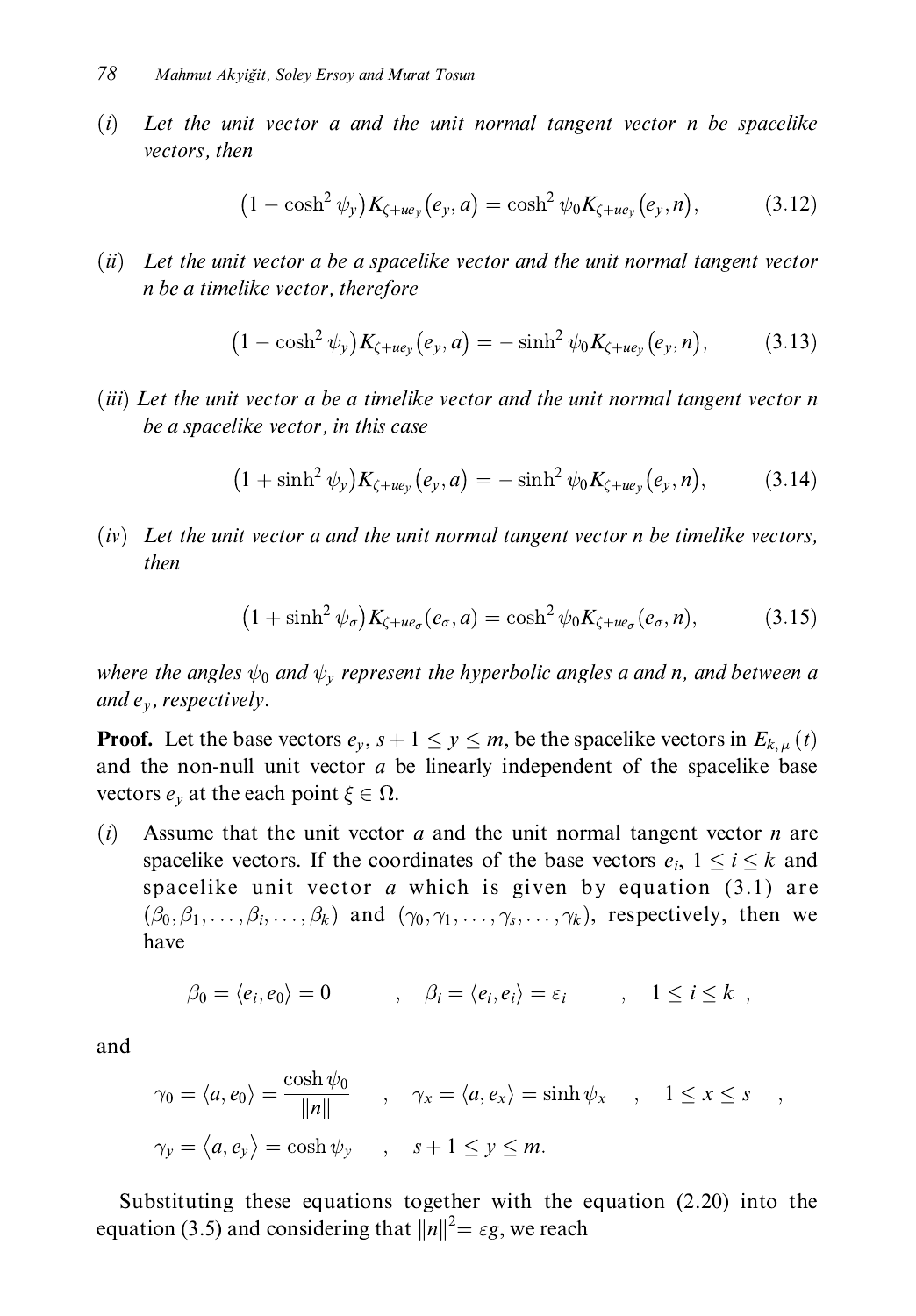$$
(1 - \cosh^2 \psi_y) K_{\zeta + u e_y}(e_y, a) = \cosh^2 \psi_0 \left( -\frac{1}{2g} \frac{\partial^2 g}{\partial u_y^2} + \frac{1}{4g^2} \left( \frac{\partial g}{\partial u_y} \right)^2 \right). \tag{3.16}
$$

From the equations  $(2.22)$  and  $(3.16)$ , we get the relation between curvature of non-degenerate section  $(e_y, a)$  and non-degenerate the  $y^{th}$  principal section  $(e_v, n)$ , as

$$
(1 - \cosh^2 \psi_y) K_{\zeta + u e_y}(e_y, a) = \cosh^2 \psi_0 \varepsilon_y K_{\zeta + u e_y}(e_y, n). \tag{3.17}
$$

To prove the  $(ii)$ ,  $(iii)$  and  $(iv)$  in this theorem, in a similar way using the equations  $(3.2)$ ,  $(3.3)$ ,  $(3.4)$  together with the equations  $(2.20)$  and  $(3.5)$ , we find the equations  $(3.13)$ ,  $(3.14)$  and  $(3.15)$ , respectively.

Thus, the proof is completed.

Considering the unit vector  $e$  given by the equations (2.24) and (2.26) in  $E_{k,\mu}(t)$  and the unit vector *a* given by the equations (3.1), (3.2), (3.3) and (3.4) at the point  $\xi \in \Omega$ , then we give the following theorem according to these situations of the vectors  $e$  and  $a$ , separately.

**Theorem 3.3.** Let M be a generalized semi ruled surface with the central ruled surface in  $E_v^{n+1}$  and the vector n be a non-null normal tangent vector which is orthogonal to the generating space  $E_{k,u}(t)$ . Considering that the non-null vector a which is independent of the non-null unit vector e in  $E_{k,u}(t)$  at the  $\forall \zeta \in \Omega$ . There exist the relations between the curvature of non-degenerate section  $(e, a)$  and the curvature of non-degenerate section  $(e, n)$  as follows:

Let the vectors  $n$ ,  $e$  and  $a$  be spacelike vectors (timelike vectors). In this  $(i)$ case

$$
K_{\zeta}(e, a) = \frac{\cosh^2 \psi_0}{1 - \langle e, a \rangle^2} K_{\zeta}(e, n). \tag{3.18}
$$

(ii) If the vectors *n* and *a* are spacelike vectors (timelike vectors), the vector *e* is timelike vector (spacelike vector), then

$$
K_{\zeta}(e,a) = \frac{\cosh^2 \psi_0}{1 + \langle e, a \rangle^2} K_{\zeta}(e,n). \tag{3.19}
$$

*(iii)* Let the vectors *a* and *e* be spacelike vectors (timelike vectors), the vector *n* be timelike vector (spacelike vector). Therefore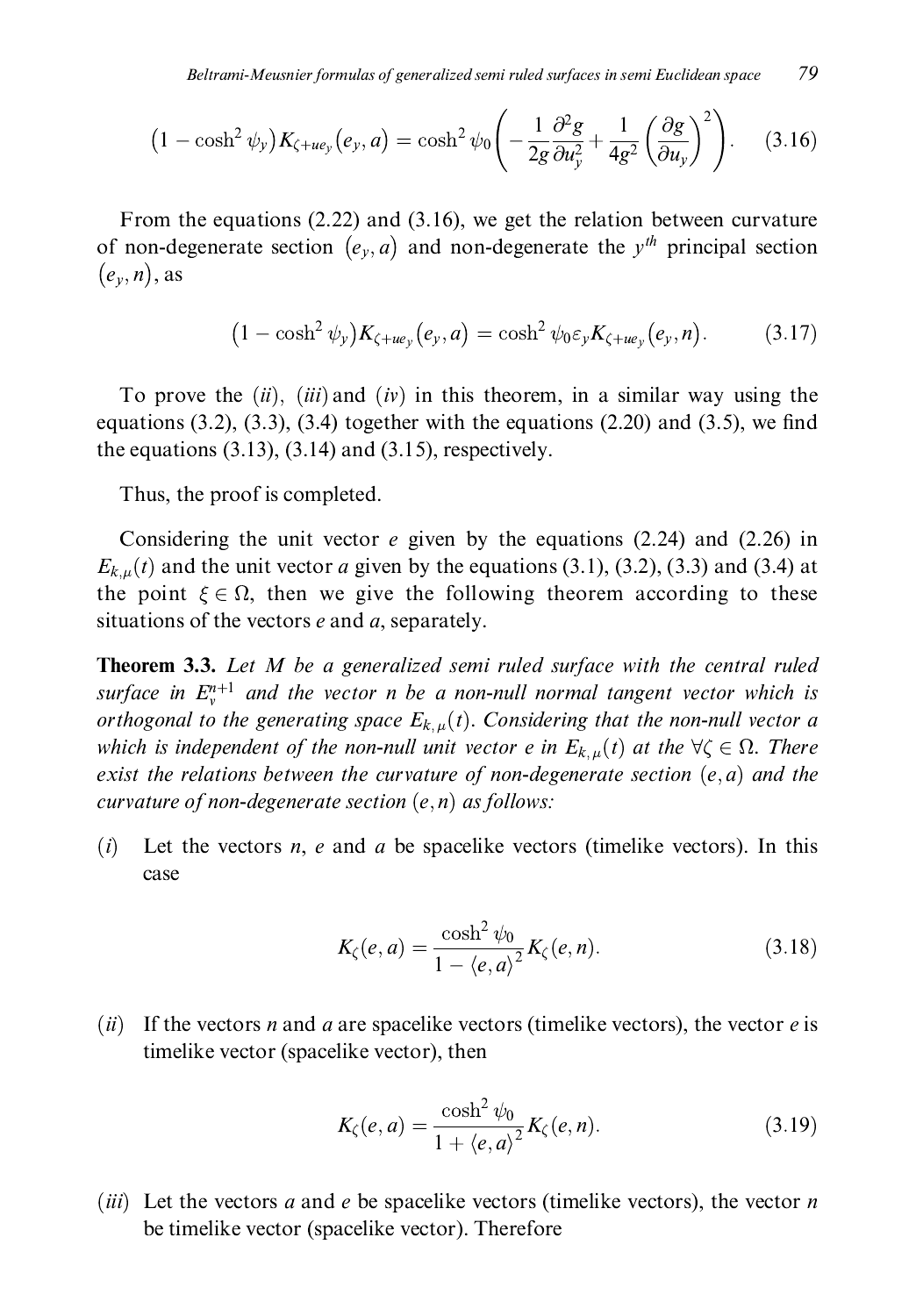$$
K_{\zeta}(e, a) = -\frac{\sinh^2 \psi_0}{1 - \langle e, a \rangle^2} K_{\zeta}(e, n).
$$
 (3.20)

 $(iv)$  If the vectors *n* and *e* are timelike vectors (spacelike vectors), the vector *a* is a spacelike vector (timelike vector). In this case

$$
K_{\zeta}(e, a) = -\frac{\sinh^2 \psi_0}{1 + \langle e, a \rangle^2} K_{\zeta}(e, n). \tag{3.21}
$$

where  $\psi_0$  is the hyperbolic angle between non-null unit vector a and non-null normal tangent vector n.

**Proof.** Assume that the non-null unit vector  $e$  which is given by (2.24) and (2.26) in the generating space  $E_{k,u}(t)$  and the non-null vector *a* given by the equations  $(3.1)$ ,  $(3.2)$ ,  $(3.3)$  and  $(3.4)$  which is linearly independent with the vector e at the point  $\xi \in \Omega$ . In addition to this, suppose that the non-null vector *n* is orthogonal to  $E_{k,u}(t)$ .

Considering the equation (1.6), the sectional curvature at the point  $\xi \in \Omega$  is given by

$$
K_{\zeta}(e,a) = \frac{\sum_{x=1}^{s} \beta_{x} \beta_{x} \lambda_{0} \lambda_{0} R_{x0x0} + \sum_{y=s+1}^{m} \beta_{y} \beta_{y} \lambda_{0} \lambda_{0} R_{y0y0}}{\langle e, e \rangle \langle a, a \rangle - \langle e, a \rangle^{2}}.
$$
(3.22)

 $(i)$ First of all, let the vectors  $n$ ,  $e$  and  $a$  be spacelike vectors. If the coordinates of  $e$  given by equation (2.24) and the tangent vector  $a$  given by equation (3.1) are  $(\beta_0, \beta_1, \ldots, \beta_s, \ldots, \beta_k)$  and  $(\gamma_0, \gamma_1, \ldots, \gamma_s, \ldots, \gamma_k)$ , respectively. Then we write

$$
\beta_0 = \langle e, e_0 \rangle = 0,
$$
  
\n
$$
\beta_x = \langle e, e_x \rangle = \sinh \theta_x \qquad l \le x \le s,
$$
  
\n
$$
\beta_y = \langle e, e_y \rangle = \cosh \theta_y \qquad s + 1 \le y \le m.
$$
\n(3.23)

and

$$
\gamma_0 = \langle a, e_0 \rangle = \frac{\cosh \psi_0}{\|n\|} \n\gamma_x = \langle a, e_x \rangle = \sinh \psi_x , \quad 1 \le x \le s \n\gamma_y = \langle a, e_y \rangle = \cosh \psi_y , \quad s + 1 \le y \le m.
$$
\n(3.24)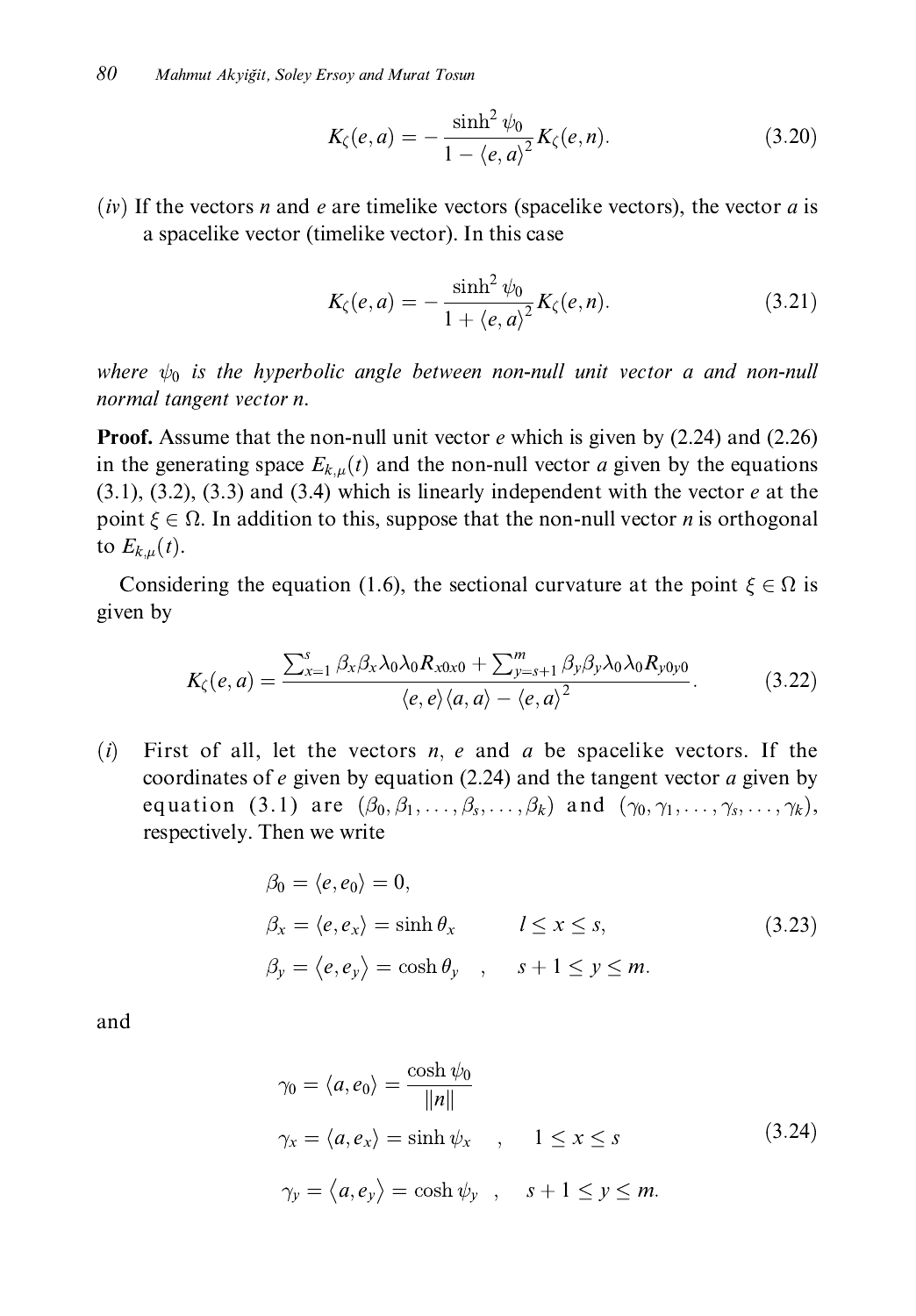Substituting the equations  $(3.23)$ ,  $(3.24)$  and  $(2.2)$  into equation  $(3.22)$ , we find

$$
K_{\zeta}(e,a) = \frac{\frac{\cosh^2 \psi_0}{\|n\|^2} \left( \sum_{x=1}^s \sinh^2 \theta_x \left[ \varepsilon \left( -\frac{1}{2} \frac{\partial^2 g}{\partial u_x^2} + \frac{1}{4g} \left( \frac{\partial g}{\partial u_x} \right)^2 \right) \right] + \sum_{y=s+1}^m \cosh^2 \theta_y \left[ \varepsilon \left( -\frac{1}{2} \frac{\partial^2 g}{\partial u_y^2} + \frac{1}{4g} \left( \frac{\partial g}{\partial u_y} \right)^2 \right) \right] \right)}{1 - \langle e, a \rangle^2}
$$
(3.25)

where  $\varepsilon = \varepsilon_1, \varepsilon_2, \dots, \varepsilon_k$ . Using  $||n||^2 = -g$ , from the equation (3.25), we reach

$$
K_{\zeta}(e,a) = \frac{\cosh^2\psi_0\left(\sum_{x=1}^s\sinh^2\theta_x\left(-\frac{1}{2g}\frac{\partial^2 g}{\partial u_x^2} + \frac{1}{4g^2}\left(\frac{\partial g}{\partial u_x}\right)^2\right) + \sum_{y=s+1}^m\cosh^2\theta_y\left(-\frac{1}{2g}\frac{\partial^2 g}{\partial u_y^2} + \frac{1}{4g^2}\left(\partial g\partial u_y\right)^2\right)\right)}{1 - \langle e,a\rangle^2}.
$$

Considering  $\varepsilon_x = -1$ ,  $\varepsilon_y = 1$  and the equation (2.24) together with the last equation we complete the proof.

By following similar calculations and using the equations  $(2.28)$  and  $(2.29)$ together with the equations  $(2.22)$ ,  $(2.26)$ ,  $(3.1)$ ,  $(3.2)$ ,  $(3.3)$  and  $(3.4)$ , we complete the proof of the other cases.

These relations given by the equations  $(3.18)$ - $(3.21)$  between the curvature of the non-degenerate section  $(e, a)$  and the curvature of the non-degenerate section  $(e, n)$  are called Semi Euclidean Beltrami Meusnier Formulas of generalized semi ruled surface at the central point  $\xi \in \Omega$  in  $E_{\nu}^{n+1}$ .

#### **REFERENCES**

- Beem, J. K., Ehrlich, P. E. & Easley, K. L. 1981. Global Lorentzian Geometry. Marcel Dekker, New York.
- **Ekici, C. & Görgülü, A. 2000.** On the curvatures of  $(k + 1)$  dimensional semi ruled surfaces in  $E_v^{n+1}$ . Mathematical & Computational Applications, 5(3): 139-148.
- **Ersoy, S. & Tosun, M. 2009.** Lorentzian Beltrami-Euler formula and generalized Lorentzian Lamarle formula in  $IR_1^n$ . Matematiche (Catania) 64 (1): 25-45.
- Ersoy, S. & Tosun, M. 2010. Sectional curvature of timelike ruled surface Part I: Lorentzian Beltrami-Euler formula. Iranian Journal of Science and Technology. Transaction A. Science, 34: no. A3, 197-214.
- Ersoy, S. & Tosun, M. 2013. Lorentzian Beltrami-Meusnier formula, General Mathematics Notes, 18: 64-87.
- Frank, H. & Giering, O. 1976. Verallgemeinerte regelflächen. Mathematische Zeitschrift, 150: 261-271.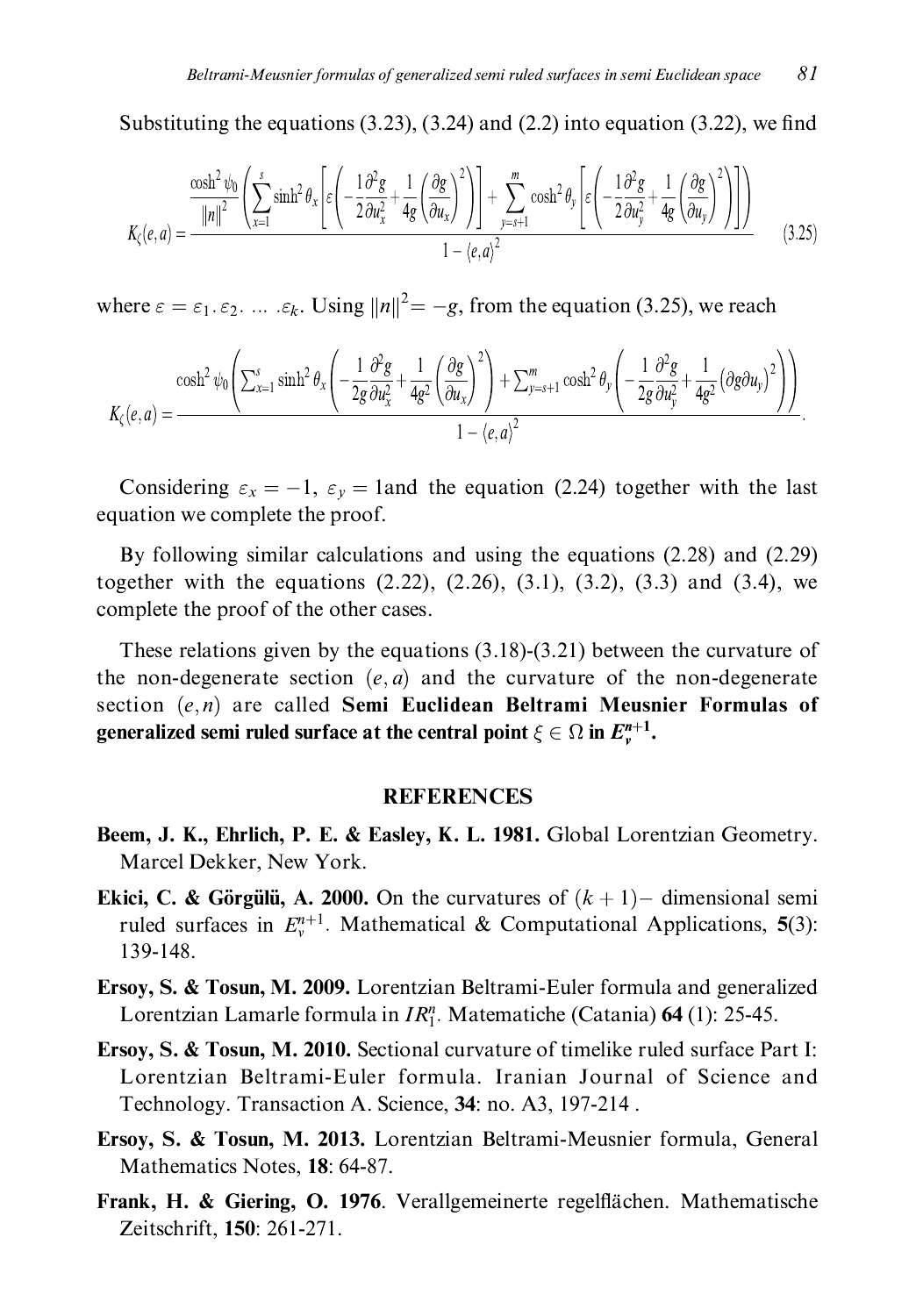- Frank, H. & Giering, O. 1978. Regelflächen mit Zentralräumen. Akademie der Wissenschaften in Wien. Sitzungsberichte. Mathematischnaturwissenschaftliche Klasse 1. Abteilung 2, 187: 139-163.
- Frank, H. & Giering, O. 1979. Zur Schnittkrümmung verallgemeinerter Regelfchen. Archiv Der Mathematik. Fasc.1, 32: 86-90.
- O'Neill, B. 1983. Semi Riemannian Geometry. Academic Press. New York.
- Ratcliffe, J. G. 1994. Foundations of Hyperbolic Manifolds, Vanderbilt University.
- **Thas, C. 1978.** Properties of ruled surfaces in the Euclidean space  $E^n$ . Bulletin of the Institute of Mathematics. Academia Sinica,  $6(1)$ : 133-142.
- **Tosun, M. & Kuruoğlu, N. 1998.** On  $(k+1)$  dimensional time-like ruled surface in the Minkowski space  $R_1^n$ . Institute of Mathematics & Computer Sciences. Journal. (Mathematics Series), 11(1): 1-9.

**Submitted:** 20/05/2013 **Revised** :  $17/11/2013$ Accepted :  $26/11/2013$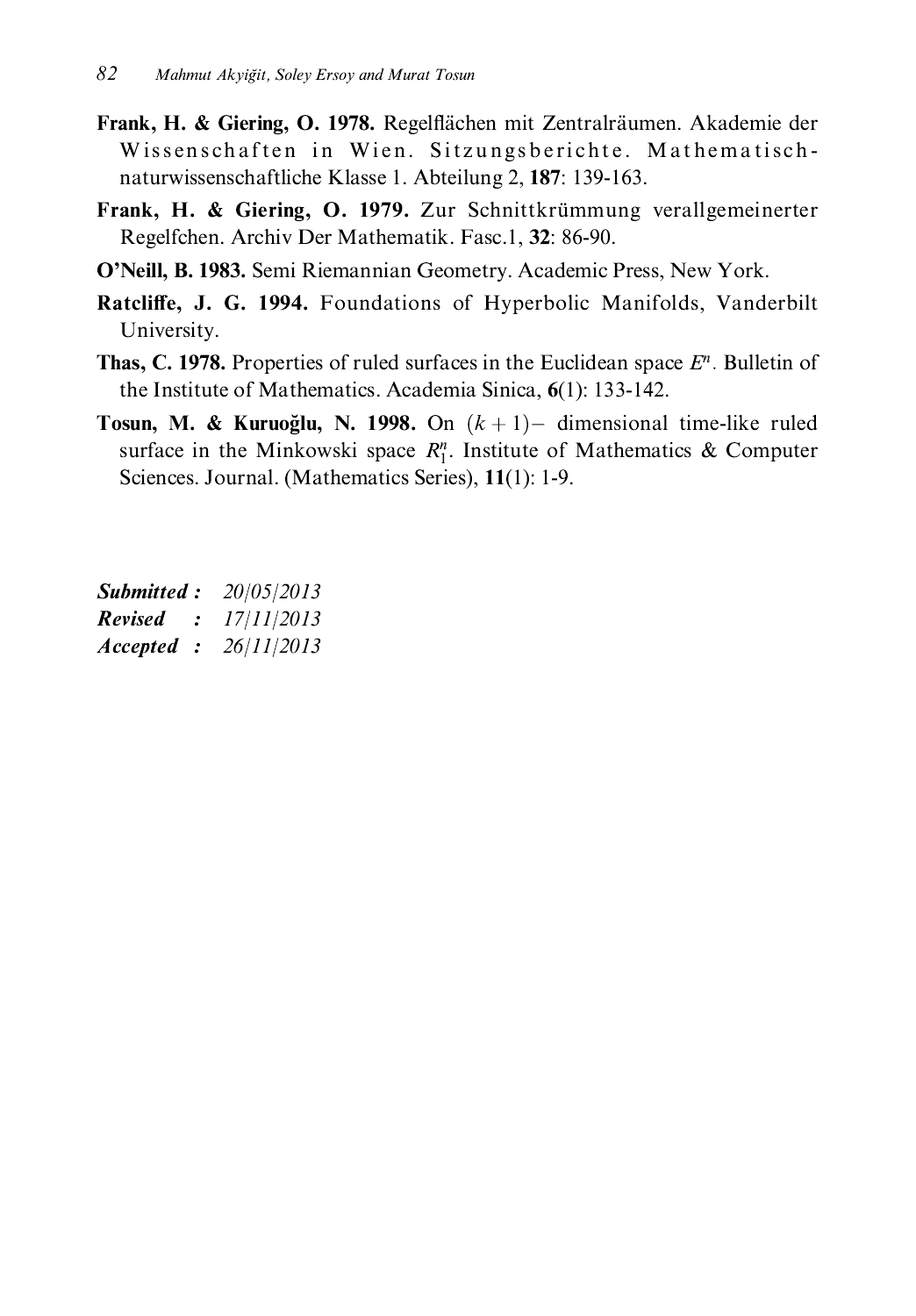#### خلاصة

ندرس في هذا البحث المنحنى المقطعي للسطوح المعممة شبه المسطرة في فضاء مثيل أقليدي ونحصل في هذه الحالة على الصيغة الأساسية الأولى وعلى معاملات المقاس للسطوح المعممة المثيل اقليدية، كما نحصل كذلك على تقوسات ريمان – كريستوفل. كما نقوم كذلك بدراسة تقوسات المقاطع المماسة غير المضمحلة للسطوح المعممة شبه المسطرة. نقوم بالإضافة إلى ذلك بالحصول على العلاقات بين التقوسات المقطعية، وتسمى هذه العلاقات: صيغ بلترامي – مونييه مثيل الاقليدية.